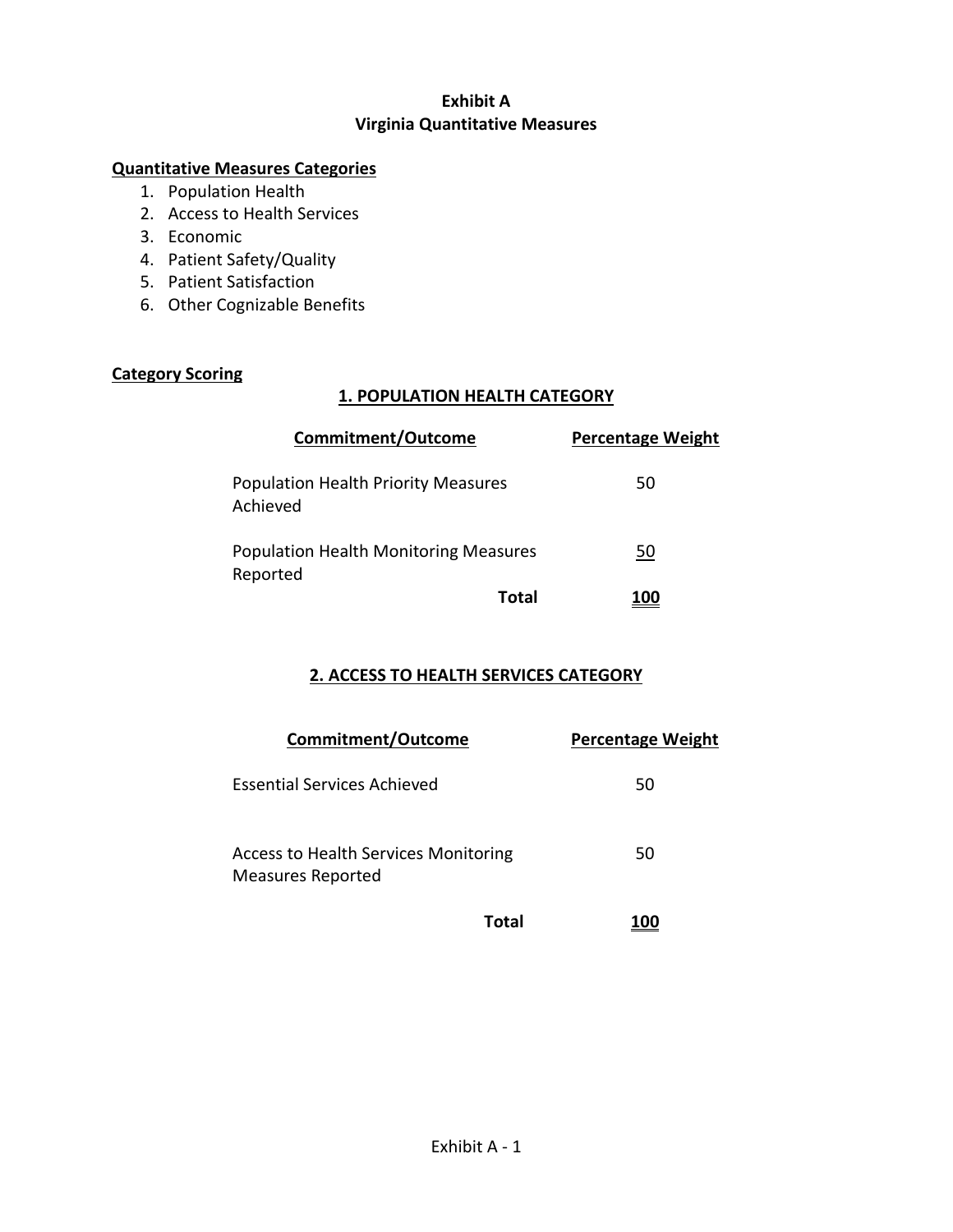### **3. ECONOMIC CATEGORY**

### [PASS/FAIL]

### **4. PATIENT SAFETY/QUALITY CATEGORY**

| <b>Commitment/Outcome</b>                                     |       | <b>Percentage Weight</b> |
|---------------------------------------------------------------|-------|--------------------------|
| Patient Safety/Quality Target<br>Measures Achieved            |       | 50                       |
| Patient Safety/Quality Monitoring<br><b>Measures Reported</b> |       | 50                       |
|                                                               | Total |                          |

### **5. PATIENT SATISFACTION CATEGORY**

| <b>Commitment/Outcome</b>                                                                          |       | <b>Percentage Weight</b> |
|----------------------------------------------------------------------------------------------------|-------|--------------------------|
| <b>Patient Satisfaction Monitoring</b><br><b>Measures Reported</b>                                 |       | 50                       |
| <b>Patient Satisfaction Report</b><br>documenting plan to address<br>opportunities for improvement |       | 50                       |
|                                                                                                    | Total |                          |

#### **6. OTHER COGNIZABLE BENEFITS CATEGORY**

| Commitment/Outcome   |       | <b>Percentage Weight</b> |
|----------------------|-------|--------------------------|
| Commitments Achieved |       | 100                      |
|                      | Total | <u> 100</u>              |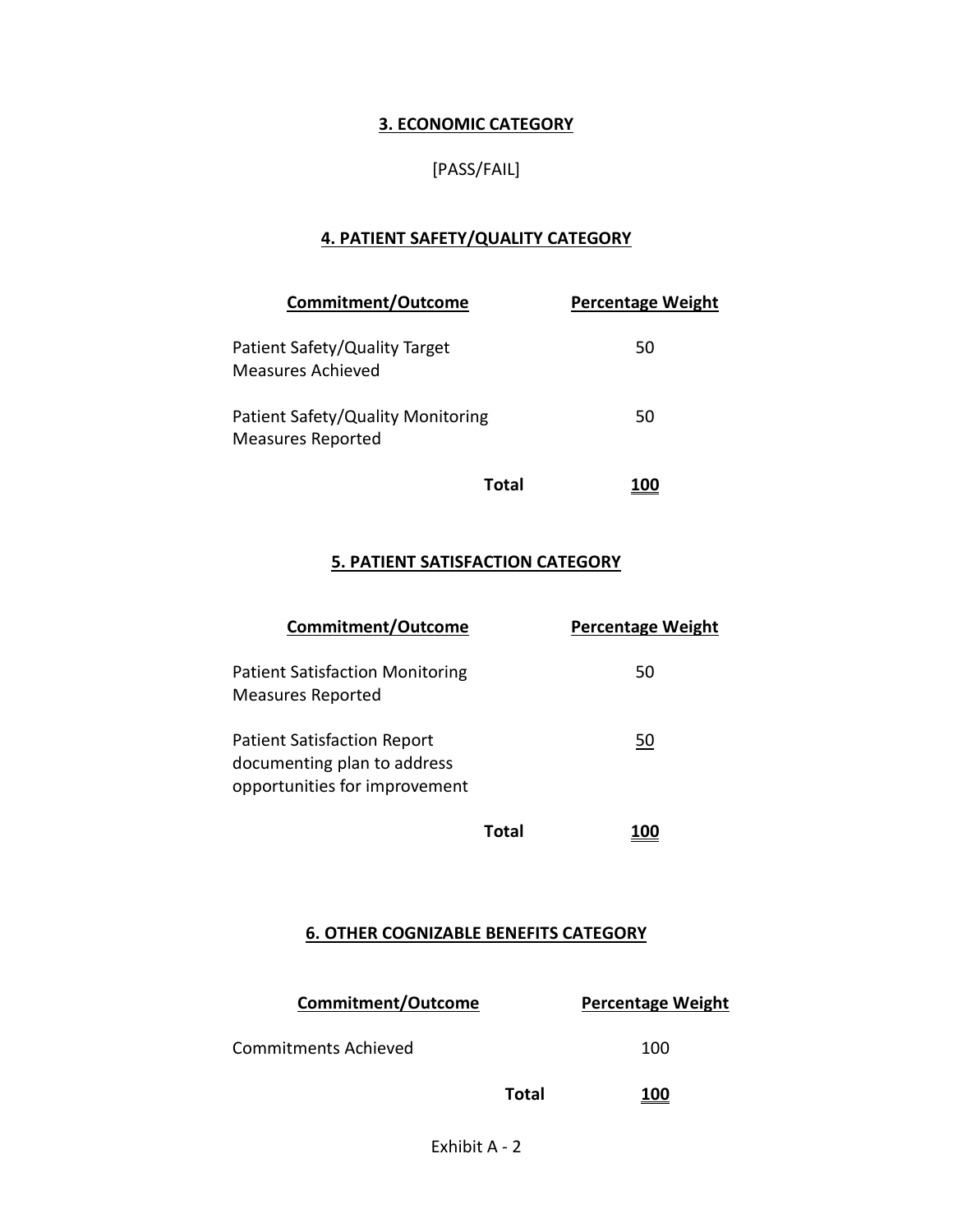#### **GRADING; FINAL SCORE**

- 1. Determine grade (Pass or Fail) for Economic Category.
- 2. If applicable, determine impact of a failing grade on the Economic Category on the weighing of benefits against disadvantages of the Cooperative Agreement.<sup>1</sup>
- 3. If the result of Item 2 indicates that benefits continue, then determine numerical grade for each Category (excluding the Economic Category):

| Grade    | Results of Commissioner's Evaluation ("Achievement Percentage") |
|----------|-----------------------------------------------------------------|
| 91-100   | >90% Targets Achieved                                           |
| 80-90    | 80-<90% Targets Achieved                                        |
| 70-79    | 70-<80% Targets Achieved                                        |
| 60-69    | 60-<70% Targets Achieved                                        |
| $0 - 59$ | Less than 60% Targets Achieved                                  |

4. Multiply the applicable Achievement Percentage in 3 above for each Sub-Category by its assigned weighting:

| <b>Percentage Weight</b> |
|--------------------------|
|                          |
|                          |
| 20                       |
| 20                       |
| 20                       |
| 20                       |
| 20                       |
|                          |
|                          |

5. Add results of Item 4 for Final Score.

 $\overline{a}$ 

6. Application of Final Score to Determine that Benefits Continue to Outweigh the Disadvantages Attributable to a Reduction in Competition:

| <b>Final</b>      | Benefits Outweigh Disadvantages Attributable to Reduction in                                                                                                                         |
|-------------------|--------------------------------------------------------------------------------------------------------------------------------------------------------------------------------------|
| Score             | Competition?                                                                                                                                                                         |
| ( >60)            | Yes                                                                                                                                                                                  |
| ( <sub>60</sub> ) | No; Cooperative Agreement is revoked absent compelling<br>circumstances, including without limitation additional Cooperative<br>Agreement modifications proposed by the Commissioner |

 $1$  12VAC5-221-110.F of Virginia's Rules and Regulations Governing Cooperative Agreements states: The commissioner shall issue a written decision and the basis for the decision on an annual basis as to whether the benefits of the cooperative agreement continue to outweigh the disadvantages attributable to a reduction in competition that have resulted from the cooperative agreement.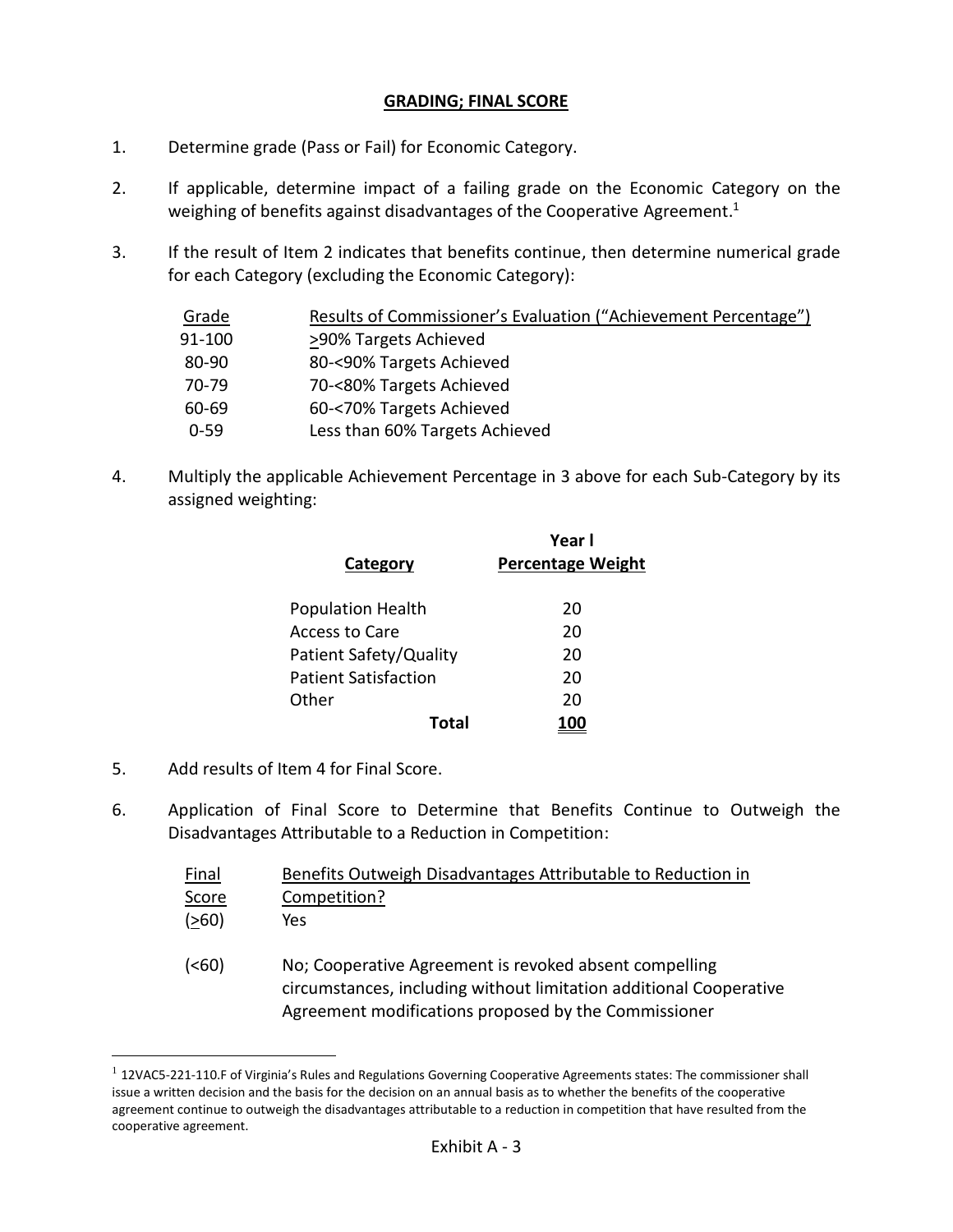#### **SCORING PROCESS FOR EACH CATEGORY**

#### **1. Population Health Category**

#### **Definitions**

"Baseline" means the value of each individual measure available as of the year the Cooperative Agreement was granted.

"Population Health Priority Measures" means the list of 10 measures defined in Table 1 below, as further defined in Table 2.

"Population Health Monitoring Measures" means measures defined by the Commissioner for monitoring and reporting only.

"Year 1" means the period of time that begins with the first full Fiscal Year after the Commissioner approves the plans of the New Health System pursuant to Commitment 27.

Data reported in the Population Health Report, as deemed appropriate by the Commissioner, will be used to calculate the Quantitative Measures Score. The overall Population Health Category will be comprised of the Population Health Priority Measures and the Population Health Monitoring Measures calculated and weighted annually as follows:

#### **Population Health Priority Measures**

The Population Health Priority Measures are closely related to Virginia Plan for Well-Being goals and are the measures on which the New Health System will be evaluated to show improvement in population health outcomes. Each measure will be evaluated on a specific population which include either the entire population of the Geographic Service area or the patients served by the New Health System.

#### **Table 1: Population Health Priority Measures**

- 1. Youth Tobacco Use
- 2. Physically Active Children
- 3. Adult Obesity Counseling & Education
- 4. Vaccinations HPV Females
- 5. Vaccinations HPV Males
- 6. Vaccinations Flu Vaccine, Older Adults
- 7. Teen Pregnancy Rate
- 8. Third Grade Reading Level
- 9. Children Receiving Dental Sealants
- 10. Infant Mortality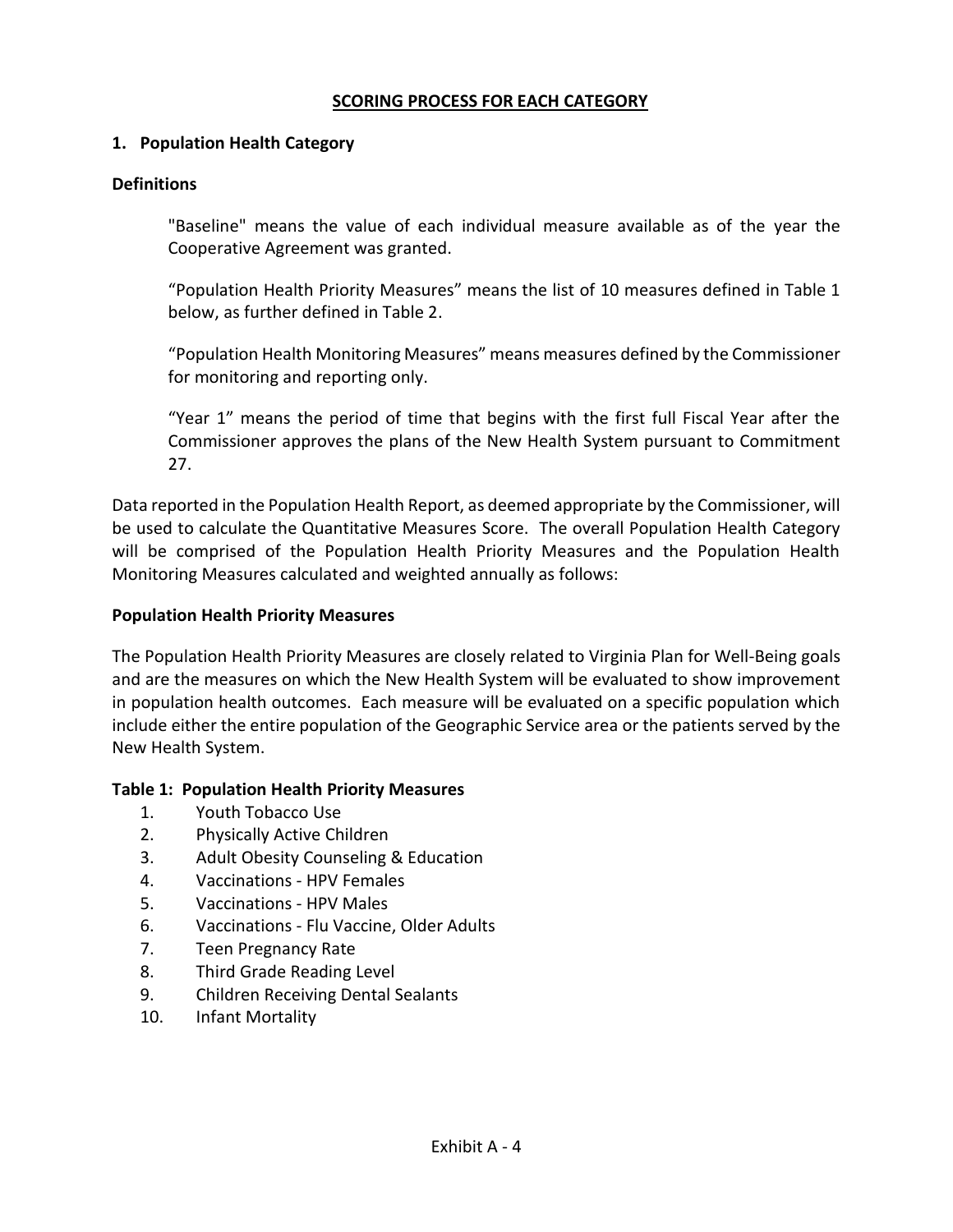Scores for the Population Health Priority Measures will be calculated by the Commissioner on an annual basis according to the following schedule:

| Commitment/Outcome                                                             | Year 1<br><b>Percentage Weight</b> |
|--------------------------------------------------------------------------------|------------------------------------|
| <b>Investment - Population Health</b>                                          | 25                                 |
| Approved population Health Plan                                                | 35                                 |
| <b>Achievement of Process Measures</b><br>Identified in Population Health Plan | 40                                 |
| Total                                                                          |                                    |

# **Process / Investment Phase - Years 2 and 3**

For year 2 in the Process / Investment Phase, the Population Health Category will be calculated as follows:

| <b>Commitment/Outcome</b>                                                                                                              | Years 2 and 3<br><b>Percentage Weight</b> |
|----------------------------------------------------------------------------------------------------------------------------------------|-------------------------------------------|
| Investment - Population Health                                                                                                         | 25                                        |
| <b>Achievement of Process Measures</b><br>Identified in Population Health Plan<br>and augmentation of Population<br><b>Health Plan</b> | <u>75</u>                                 |
| Total                                                                                                                                  |                                           |

#### **Progress / Improvement Phase - Years 4 through 10**

For each year in the Progress / Improvement Phase, the Population Health Category will be calculated as follows:

| <b>Commitment/Outcome</b>                                                                     | Years 4 through 10<br><b>Percentage Weight</b> |
|-----------------------------------------------------------------------------------------------|------------------------------------------------|
| <b>Achievement of Process Measures</b><br>Identified in the Population<br>Health Plan for new | 25.                                            |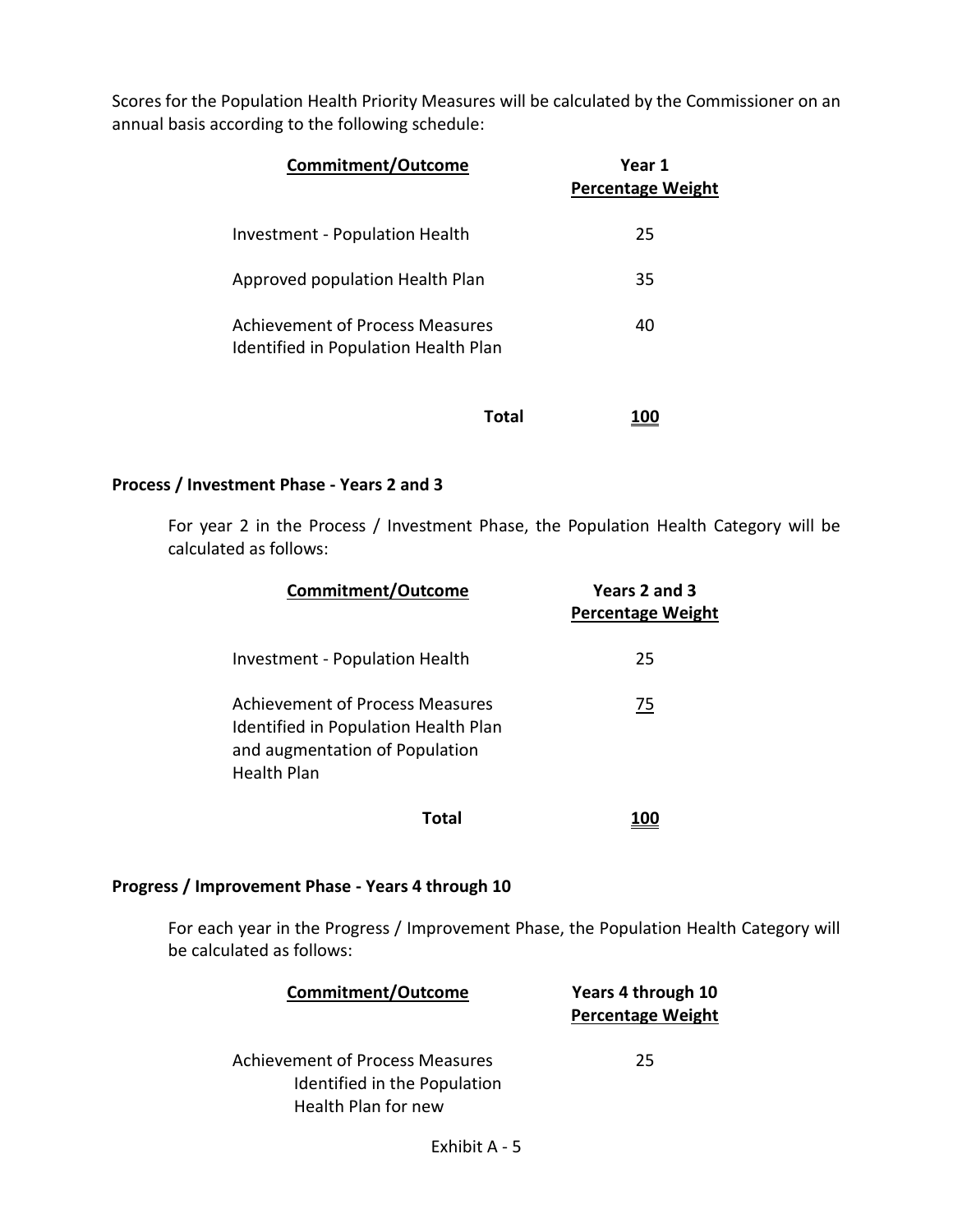### initiatives, if any

#### Improvement in Population Health Priority Measures as compared to Geographic Service Area Baseline 75

**Total 100** Extra Credit: A credit of between 0-2.5% may be given in the Population Health Priority Measures improvement section, at the discretion of the Commissioner,

for an improvement in the proportion of preschool children aged 5 years and under who receive vision screening compared to the Geographic Service Area Baseline.

|                | <b>Measure</b>                              | <b>Description</b>                                                                                                                               | <b>Source</b>                                                                     |
|----------------|---------------------------------------------|--------------------------------------------------------------------------------------------------------------------------------------------------|-----------------------------------------------------------------------------------|
| $\mathbf{1}$   | Youth Tobacco Use                           | Percentage of High School Students who self-<br>reported currently using tobacco (current<br>cigarette, smokeless tobacco, cigar, or             | Virginia Youth Risk<br><b>Behavior Survey</b>                                     |
|                |                                             | electronic vapor products use on at least 1<br>day during the 30 days before the survey)                                                         |                                                                                   |
| $\overline{2}$ | <b>Physically Active Students</b>           | Percentage of High School Students who were<br>not physically active 60+ minutes per day for<br>5 or more days in last 7 days                    | Virginia Youth Risk<br><b>Behavior Survey</b>                                     |
| 3              | Obesity - Counseling & Education            | Increase the proportion of physician office<br>visits that include counseling or education<br>related to weight and physical activity            | New Health System<br><b>Patient Records</b>                                       |
| 4              | Vaccinations - HPV Females                  | Percentage of females aged 13 to 17 years<br>who received 2:3 doses of human<br>papillomavirus (HPV) vaccine, either<br>quadrivalent or bivalent | New Health System<br><b>Patient Records</b>                                       |
| 5              | Vaccinations - HPV Males                    | Percentage of males aged 13 to 17 years who<br>received 2':3 doses of human papillomavirus<br>(HPV) vaccine, either quadrivalent or bivalent     | New Health System<br><b>Patient Records</b>                                       |
| 6              | Vaccinations - Flu Vaccine, Older<br>Adults | Percent of adults aged 65 and over who self<br>reported receiving a flu shot or flu vaccine<br>sprayed in nose in the past 12 months             | New Health System<br><b>Patient Records</b>                                       |
| $\overline{7}$ | <b>Teen Pregnancy Rate</b>                  | Rate of pregnancies per 1,000 females aged<br>$15-19$ years                                                                                      | Birth Statistics,<br>Virginia Department<br>of Health                             |
| 8              | Third Grade Reading Level                   | 3rd graders scoring "proficient" or<br>"advanced" on TCAP grading assessment (%)                                                                 | Virginia Standards of<br>Learning Results.<br>Virginia Department<br>of Education |
| 9              | Children receiving dental sealants          | Children receiving dental sealants on<br>permanent first molar teeth (%, 6-9 years)                                                              | <b>TBD</b>                                                                        |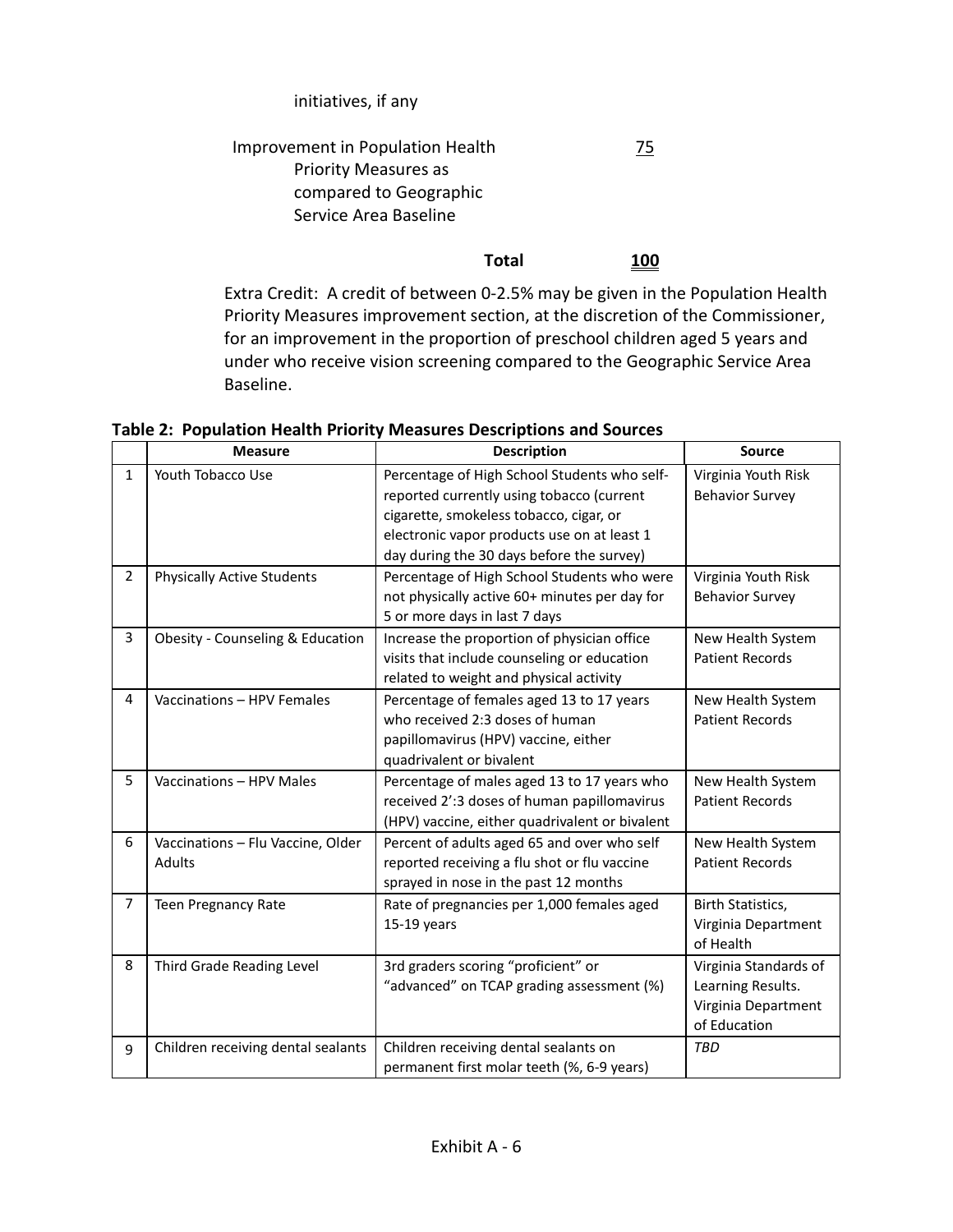|    | <b>Measure</b>   | <b>Description</b>                                              | Source                                                |
|----|------------------|-----------------------------------------------------------------|-------------------------------------------------------|
| 10 | Infant Mortality | Number of infant deaths (before age 1) per<br>1,000 live births | Birth Statistics,<br>Virginia Department<br>of Health |

#### **Population Health Monitoring Measures**

The Population Health Monitoring Measures will provide a broad overview of the population's health. The goal of these measures is to continually monitor performance of the New Health System with regard to population health.

Population Health Monitoring Measures will be determined by the Commissioner and will reflect performance against identified Virginia's Plan for Well-Being and the Southwest Virginia Health Authority goals not scored as Population Health Priority Measures.

Population Health Monitoring Measures will be reported for the specific populations specified for each measure. These will include either the entire population of the Virginia Geographic Service area, the patients served by the New Health System, or the patients served by the New Health Systems primary care physicians.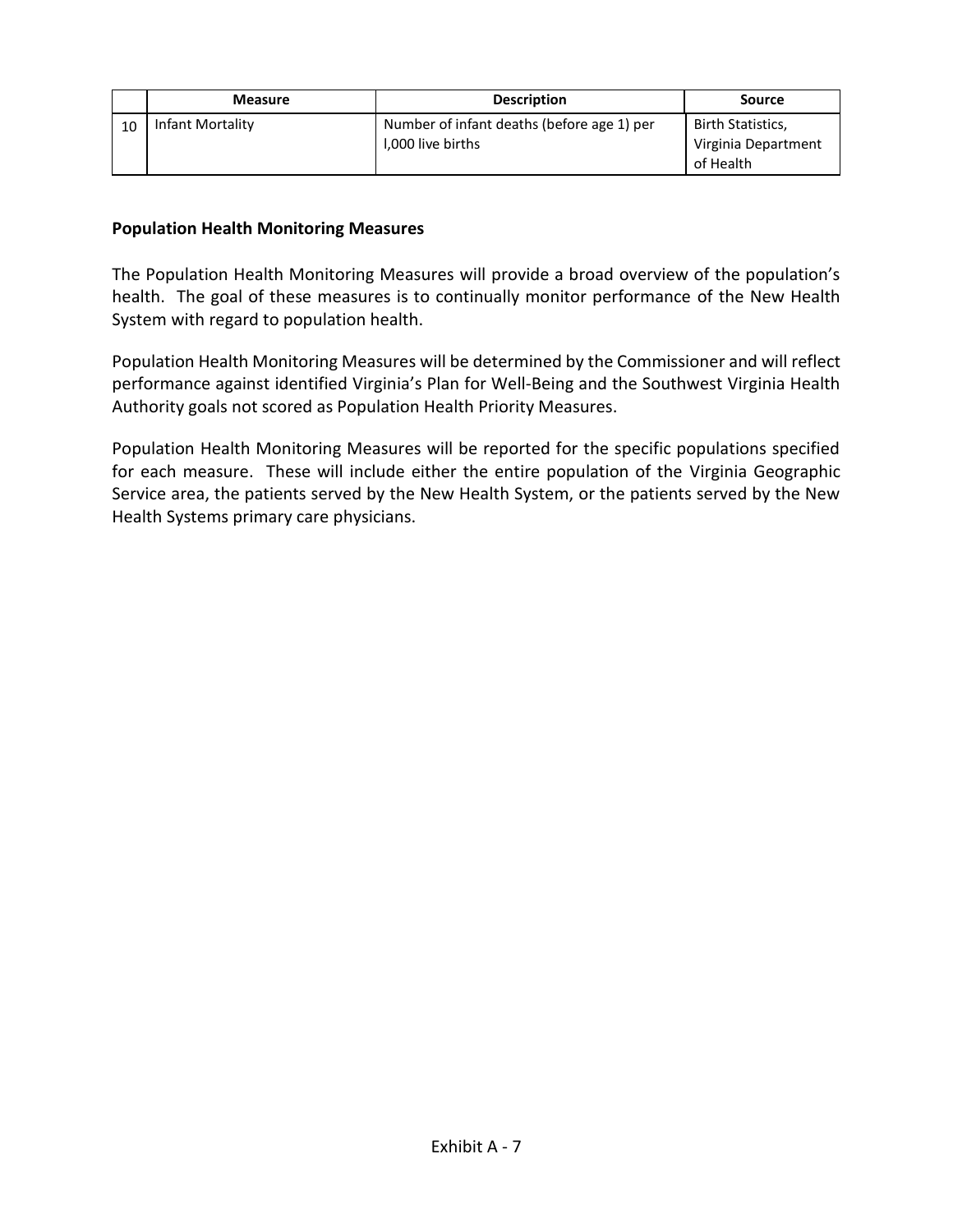## **2. Access to Health Services Category**

#### **Essential Services Measures for New Health System**

Essential Services Measures will be evaluated to ensure that the New Health System continues to provide access to health care services in the community. During the first Ten-Year Period, the New Health System will be required to maintain the following essential services in each specified county.

The Essential Services Measures are identified in Table 3. The counties in which the Essential Services must be maintained during the first Ten-Year Period and the weight to be applied for compliance are specified in Table 4.

#### **Table 3: Essential Services Measures**

|                | <b>Essential Service</b>                                                              |  |  |
|----------------|---------------------------------------------------------------------------------------|--|--|
| $\mathbf{1}$   | Emergency room stabilization for patients                                             |  |  |
| $\overline{2}$ | Emergent obstetrical care                                                             |  |  |
| 3              | Outpatient diagnostics needed to support emergency stabilization of patients          |  |  |
| 4              | Rotating clinic or telemedicine access to specialty care consultants as needed in the |  |  |
|                | community and based on physician availability                                         |  |  |
| 5              | Helicopter or high acuity transport to tertiary care centers                          |  |  |
| 6              | Mobile health services for preventive screenings, such as mammography,                |  |  |
|                | cardiovascular and other screenings                                                   |  |  |
| $\overline{7}$ | Primary care services, including lab services                                         |  |  |
| 8              | Physical therapy rehabilitation services                                              |  |  |
| 9              | Care coordination service                                                             |  |  |
|                | Access to a behavioral health network of services through a coordinated system of     |  |  |
| 10             | care                                                                                  |  |  |
|                | Community-based education, prevention and disease management services for             |  |  |
| 11             | prioritized programs of emphasis based on goals established in collaboration with the |  |  |
|                | Commonwealth and the Authority                                                        |  |  |

#### **Table 4: Counties and Weights for Access Measures**

| <b>County</b>                | Weight |
|------------------------------|--------|
| Wise County, Virginia        | 10%    |
| Dickinson County, Virginia   | 10%    |
| Washington, County, Virginia | 10%    |
| Russell County, Virginia     | 10%    |
| Smyth County, Virginia       | 10%    |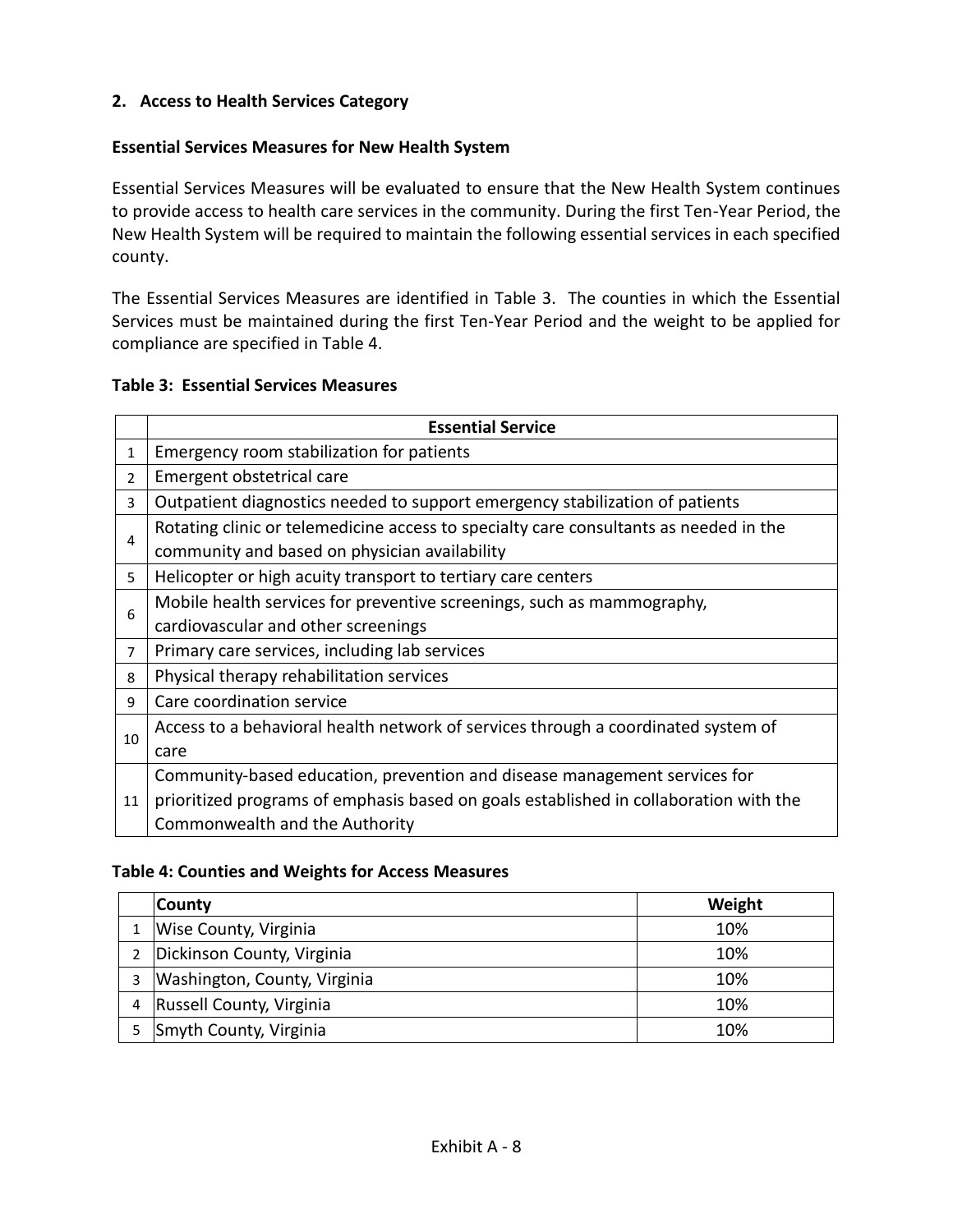### **Access to Health Services Monitoring Measures for New Health System**

The Access Monitoring Measures provide a broad overview of access to care. The goal of these measures is to continually monitor performance of the New Health System with regard to access to services.

Access Monitoring Measures will be reported for the specific populations specified for each measure. These will include either the entire population of the Geographic Service area or the patients served by the New Health System. Access Monitoring Measures are identified below in Table 5.

|              | Population within 15 miles        | Population within 15 miles of any acute care hospital;                                                                                                                                                                                                                                                                                                                                                                                                                                                                                                                                                                                                                                                                                                                                                                                                                                                                                                                                                                                                                                                                                                                                                                                                                                                                                                                                                                                                                      | Virginia U.S. Census   |
|--------------|-----------------------------------|-----------------------------------------------------------------------------------------------------------------------------------------------------------------------------------------------------------------------------------------------------------------------------------------------------------------------------------------------------------------------------------------------------------------------------------------------------------------------------------------------------------------------------------------------------------------------------------------------------------------------------------------------------------------------------------------------------------------------------------------------------------------------------------------------------------------------------------------------------------------------------------------------------------------------------------------------------------------------------------------------------------------------------------------------------------------------------------------------------------------------------------------------------------------------------------------------------------------------------------------------------------------------------------------------------------------------------------------------------------------------------------------------------------------------------------------------------------------------------|------------------------|
| $\mathbf 1$  | of an acute care hospital (%)     | acute care hospital may be owned by the New Health                                                                                                                                                                                                                                                                                                                                                                                                                                                                                                                                                                                                                                                                                                                                                                                                                                                                                                                                                                                                                                                                                                                                                                                                                                                                                                                                                                                                                          | Population Data        |
|              |                                   | System or a competitor and may or may not be located in                                                                                                                                                                                                                                                                                                                                                                                                                                                                                                                                                                                                                                                                                                                                                                                                                                                                                                                                                                                                                                                                                                                                                                                                                                                                                                                                                                                                                     | 2010; Facility         |
|              |                                   | the geographic service area                                                                                                                                                                                                                                                                                                                                                                                                                                                                                                                                                                                                                                                                                                                                                                                                                                                                                                                                                                                                                                                                                                                                                                                                                                                                                                                                                                                                                                                 | Addresses              |
|              | Population within 15 miles        | Population within 15 miles of any emergency room;                                                                                                                                                                                                                                                                                                                                                                                                                                                                                                                                                                                                                                                                                                                                                                                                                                                                                                                                                                                                                                                                                                                                                                                                                                                                                                                                                                                                                           | Virginia U.S. Census   |
| $\mathbf{2}$ | of an emergency                   | emergency rooms may be owned by the New Health                                                                                                                                                                                                                                                                                                                                                                                                                                                                                                                                                                                                                                                                                                                                                                                                                                                                                                                                                                                                                                                                                                                                                                                                                                                                                                                                                                                                                              | <b>Population Data</b> |
|              | department (%)                    | System or a competitor and may or may not be located in                                                                                                                                                                                                                                                                                                                                                                                                                                                                                                                                                                                                                                                                                                                                                                                                                                                                                                                                                                                                                                                                                                                                                                                                                                                                                                                                                                                                                     | 2010; Facility         |
|              |                                   | the geographic service area<br>Percentage of adults who reported having one person<br>they think of as a personal doctor or health care provider<br>Number of discharges for ambulatory care-sensitive<br>conditions per 1,000 adults aged 18 years and older<br>Percentage of adults who meet U.S. Preventive Services<br>Task Force recommendations for colorectal cancer<br>screening<br>Health System for residents aged 40 to 70 who are<br>overweight or obese; Clinicians should offer or refer<br>patients with abnormal blood glucose to intensive<br>behavioral counseling interventions to promote a<br>healthful diet and physical activity.<br>Percentage of hypertension screenings performed by the<br>New Health System for residents aged 18 or older<br>Percentage of adults and children aged 6 years and older<br>who are hospitalized for treatment of selected mental<br>health disorders and scheduled an outpatient visit, an<br>with a mental health practitioner within seven (7) days<br>post-discharge<br>Percentage of adults aged 18 years and older with a<br>diagnosis of major depression, who were newly<br>treated with antidepressant medication and remained<br>on an antidepressant medication for at least 84 days<br>(12 weeks)<br>Adolescents and adults who initiated treatment and<br>who had two or more additional services with a<br>diagnosis of alcohol or other drug dependence within<br>30 days of the initiation visit. | Addresses              |
|              | Personal Care Provider            |                                                                                                                                                                                                                                                                                                                                                                                                                                                                                                                                                                                                                                                                                                                                                                                                                                                                                                                                                                                                                                                                                                                                                                                                                                                                                                                                                                                                                                                                             | Virginia Behavioral    |
| 3            |                                   |                                                                                                                                                                                                                                                                                                                                                                                                                                                                                                                                                                                                                                                                                                                                                                                                                                                                                                                                                                                                                                                                                                                                                                                                                                                                                                                                                                                                                                                                             | <b>Risk Factor</b>     |
|              |                                   | Percentage of diabetes screenings performed by the New<br>intensive outpatient encounter or a partial hospitalization                                                                                                                                                                                                                                                                                                                                                                                                                                                                                                                                                                                                                                                                                                                                                                                                                                                                                                                                                                                                                                                                                                                                                                                                                                                                                                                                                       | Surveillance System    |
| 4            | Preventable Hospitalizations      |                                                                                                                                                                                                                                                                                                                                                                                                                                                                                                                                                                                                                                                                                                                                                                                                                                                                                                                                                                                                                                                                                                                                                                                                                                                                                                                                                                                                                                                                             | Virginia Health        |
|              | - Adults                          |                                                                                                                                                                                                                                                                                                                                                                                                                                                                                                                                                                                                                                                                                                                                                                                                                                                                                                                                                                                                                                                                                                                                                                                                                                                                                                                                                                                                                                                                             | Information            |
|              | Screening - Colorectal            |                                                                                                                                                                                                                                                                                                                                                                                                                                                                                                                                                                                                                                                                                                                                                                                                                                                                                                                                                                                                                                                                                                                                                                                                                                                                                                                                                                                                                                                                             | New Health System      |
| 5            | Cancer                            |                                                                                                                                                                                                                                                                                                                                                                                                                                                                                                                                                                                                                                                                                                                                                                                                                                                                                                                                                                                                                                                                                                                                                                                                                                                                                                                                                                                                                                                                             | <b>Patient Records</b> |
|              |                                   |                                                                                                                                                                                                                                                                                                                                                                                                                                                                                                                                                                                                                                                                                                                                                                                                                                                                                                                                                                                                                                                                                                                                                                                                                                                                                                                                                                                                                                                                             |                        |
|              | Screening - Diabetes              |                                                                                                                                                                                                                                                                                                                                                                                                                                                                                                                                                                                                                                                                                                                                                                                                                                                                                                                                                                                                                                                                                                                                                                                                                                                                                                                                                                                                                                                                             | New Health System      |
|              |                                   |                                                                                                                                                                                                                                                                                                                                                                                                                                                                                                                                                                                                                                                                                                                                                                                                                                                                                                                                                                                                                                                                                                                                                                                                                                                                                                                                                                                                                                                                             | <b>Patient Records</b> |
| 6            |                                   |                                                                                                                                                                                                                                                                                                                                                                                                                                                                                                                                                                                                                                                                                                                                                                                                                                                                                                                                                                                                                                                                                                                                                                                                                                                                                                                                                                                                                                                                             |                        |
|              |                                   |                                                                                                                                                                                                                                                                                                                                                                                                                                                                                                                                                                                                                                                                                                                                                                                                                                                                                                                                                                                                                                                                                                                                                                                                                                                                                                                                                                                                                                                                             |                        |
|              |                                   |                                                                                                                                                                                                                                                                                                                                                                                                                                                                                                                                                                                                                                                                                                                                                                                                                                                                                                                                                                                                                                                                                                                                                                                                                                                                                                                                                                                                                                                                             |                        |
|              |                                   |                                                                                                                                                                                                                                                                                                                                                                                                                                                                                                                                                                                                                                                                                                                                                                                                                                                                                                                                                                                                                                                                                                                                                                                                                                                                                                                                                                                                                                                                             |                        |
| 7            | Screening - Hypertension          |                                                                                                                                                                                                                                                                                                                                                                                                                                                                                                                                                                                                                                                                                                                                                                                                                                                                                                                                                                                                                                                                                                                                                                                                                                                                                                                                                                                                                                                                             | New Health System      |
|              |                                   |                                                                                                                                                                                                                                                                                                                                                                                                                                                                                                                                                                                                                                                                                                                                                                                                                                                                                                                                                                                                                                                                                                                                                                                                                                                                                                                                                                                                                                                                             | <b>Patient Records</b> |
|              | Follow-Up After                   |                                                                                                                                                                                                                                                                                                                                                                                                                                                                                                                                                                                                                                                                                                                                                                                                                                                                                                                                                                                                                                                                                                                                                                                                                                                                                                                                                                                                                                                                             | New Health System      |
|              | <b>Hospitalization for Mental</b> |                                                                                                                                                                                                                                                                                                                                                                                                                                                                                                                                                                                                                                                                                                                                                                                                                                                                                                                                                                                                                                                                                                                                                                                                                                                                                                                                                                                                                                                                             | <b>Patient Records</b> |
|              | Illness                           |                                                                                                                                                                                                                                                                                                                                                                                                                                                                                                                                                                                                                                                                                                                                                                                                                                                                                                                                                                                                                                                                                                                                                                                                                                                                                                                                                                                                                                                                             |                        |
| 8            |                                   |                                                                                                                                                                                                                                                                                                                                                                                                                                                                                                                                                                                                                                                                                                                                                                                                                                                                                                                                                                                                                                                                                                                                                                                                                                                                                                                                                                                                                                                                             |                        |
|              |                                   |                                                                                                                                                                                                                                                                                                                                                                                                                                                                                                                                                                                                                                                                                                                                                                                                                                                                                                                                                                                                                                                                                                                                                                                                                                                                                                                                                                                                                                                                             |                        |
|              |                                   |                                                                                                                                                                                                                                                                                                                                                                                                                                                                                                                                                                                                                                                                                                                                                                                                                                                                                                                                                                                                                                                                                                                                                                                                                                                                                                                                                                                                                                                                             |                        |
|              |                                   |                                                                                                                                                                                                                                                                                                                                                                                                                                                                                                                                                                                                                                                                                                                                                                                                                                                                                                                                                                                                                                                                                                                                                                                                                                                                                                                                                                                                                                                                             |                        |
|              | Antidepressant Medication         |                                                                                                                                                                                                                                                                                                                                                                                                                                                                                                                                                                                                                                                                                                                                                                                                                                                                                                                                                                                                                                                                                                                                                                                                                                                                                                                                                                                                                                                                             | New Health System      |
|              | Management - Effective            |                                                                                                                                                                                                                                                                                                                                                                                                                                                                                                                                                                                                                                                                                                                                                                                                                                                                                                                                                                                                                                                                                                                                                                                                                                                                                                                                                                                                                                                                             | <b>Patient Records</b> |
| 9            | <b>Acute Phase Treatment</b>      |                                                                                                                                                                                                                                                                                                                                                                                                                                                                                                                                                                                                                                                                                                                                                                                                                                                                                                                                                                                                                                                                                                                                                                                                                                                                                                                                                                                                                                                                             |                        |
|              |                                   |                                                                                                                                                                                                                                                                                                                                                                                                                                                                                                                                                                                                                                                                                                                                                                                                                                                                                                                                                                                                                                                                                                                                                                                                                                                                                                                                                                                                                                                                             |                        |
|              |                                   |                                                                                                                                                                                                                                                                                                                                                                                                                                                                                                                                                                                                                                                                                                                                                                                                                                                                                                                                                                                                                                                                                                                                                                                                                                                                                                                                                                                                                                                                             |                        |
|              | Engagement of Alcohol or          |                                                                                                                                                                                                                                                                                                                                                                                                                                                                                                                                                                                                                                                                                                                                                                                                                                                                                                                                                                                                                                                                                                                                                                                                                                                                                                                                                                                                                                                                             | New Health System      |
|              | Drug Treatment                    |                                                                                                                                                                                                                                                                                                                                                                                                                                                                                                                                                                                                                                                                                                                                                                                                                                                                                                                                                                                                                                                                                                                                                                                                                                                                                                                                                                                                                                                                             | <b>Patient Records</b> |
|              |                                   |                                                                                                                                                                                                                                                                                                                                                                                                                                                                                                                                                                                                                                                                                                                                                                                                                                                                                                                                                                                                                                                                                                                                                                                                                                                                                                                                                                                                                                                                             |                        |
|              |                                   |                                                                                                                                                                                                                                                                                                                                                                                                                                                                                                                                                                                                                                                                                                                                                                                                                                                                                                                                                                                                                                                                                                                                                                                                                                                                                                                                                                                                                                                                             |                        |

#### **Table 5: Access Monitoring Measures**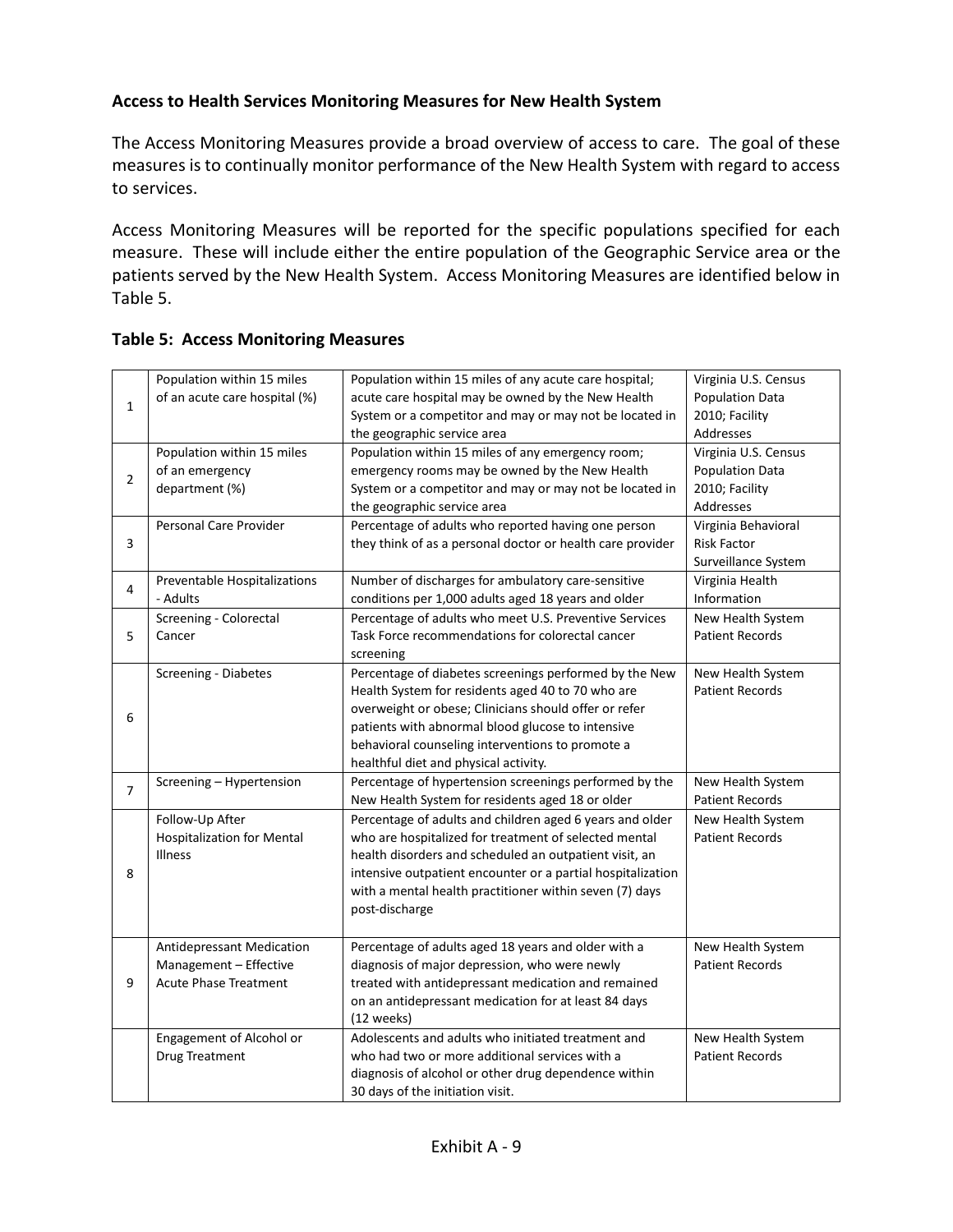# **3. Economic Category**

Pass/Fail Determination based on whether the New Health System has satisfied its rate cap commitments.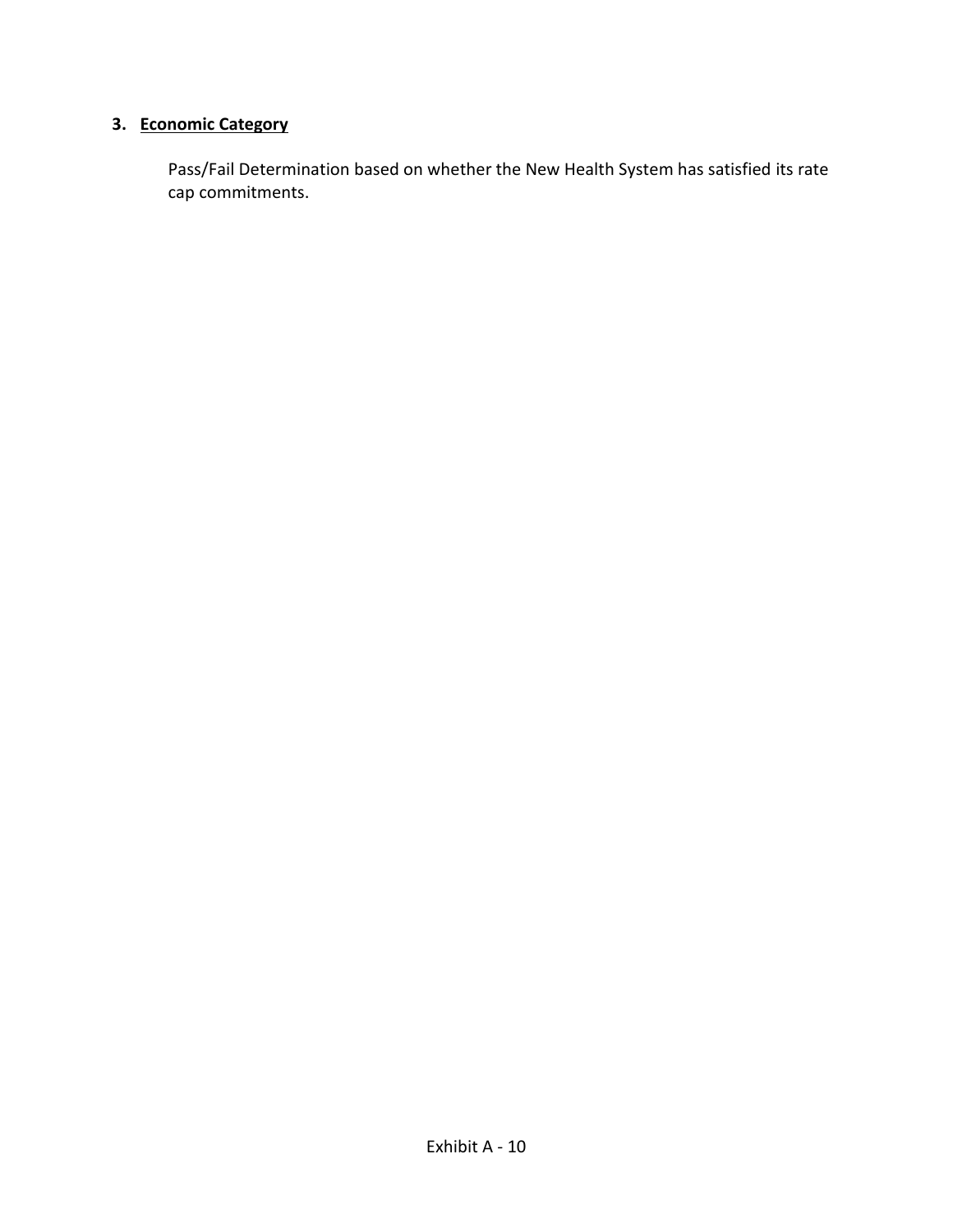## **4. Patient Safety/Quality Category**

#### **Target Patient Safety/Quality Measures for New Health System**

The Target Patient Safety/Quality Measures identify areas in which the New Health System should show maintenance of or improvement in quality outcomes. The Clinical Council may suggest revisions to this list based on quality improvement priorities of the New Health System. Revisions may be made to this list of Target Quality Measures depending on baseline data, annual performance improvements, and other factors.

Target Quality Measures will be evaluated for the entire patient population and will not be restricted based on the patient's payer status. Specifically, these measures will not be limited to the Medicare population.

For the first year of the Ten-Year Period, the New Health System will be required to maintain performance on the Target Quality Measures. For each subsequent year, the New Health System will be required to maintain or improve performance on Target Quality Measures.

#### **Target Quality Measures**

- 1. Pressure Rate
- 2. Iatrogenic Pneumothorax Rate
- 3. Central Venous Catheter-Related Blood Stream Infection Rate
- 4 Postoperative Hip Fracture Rate
- 5. PSI 09 Perioperative Hemorrhage or Hematoma Rate
- 6. PSI 10 Postoperative Physiologic and Metabolic Derangement Rate
- 7. PSI 11 Postoperative Respiratory Failure Rate
- 8. PSI 12 Perioperative Pulmonary Embolism or Deep Vein Thrombosis Rate
- 9 PSI 13 Postoperative Sepsis Rate ·
- 10. PSI 14 Postoperative Wound Dehiscence Rate
- 11. PSI 15 Accidental Puncture or Laceration Rate
- 12. Central Line-Associated Bloodstream Infection (CLABSI) Rate
- 13. Catheter-Associated Urinary Tract Infection (CAUTI) Rate
- 14. Surgical Site Infection (SSI) Rate
- 15. Methicillin-Resistant Staphylococcus Aureus (MRSA) Rate
- 16. Clostridium Difficile Infection (CDI) Rate

### **Quality Monitoring Measures for New Health System**

The Quality Monitoring Measures provide a broad overview of system quality. The goal of these measures is to continually monitor performance of the New Health System with regard to quality.

For hospital quality performance, Quality Monitoring Measures will include CMS Hospital Compare measures. Hospital Compare measures that are identified as Target Quality Measures and measures of payment and value of care will be excluded from Quality Monitoring Measures. Quality Monitoring Measures will be evaluated for the entire patient population and will not be restricted based on the patient's payer status. Specifically, these measures will not be limited to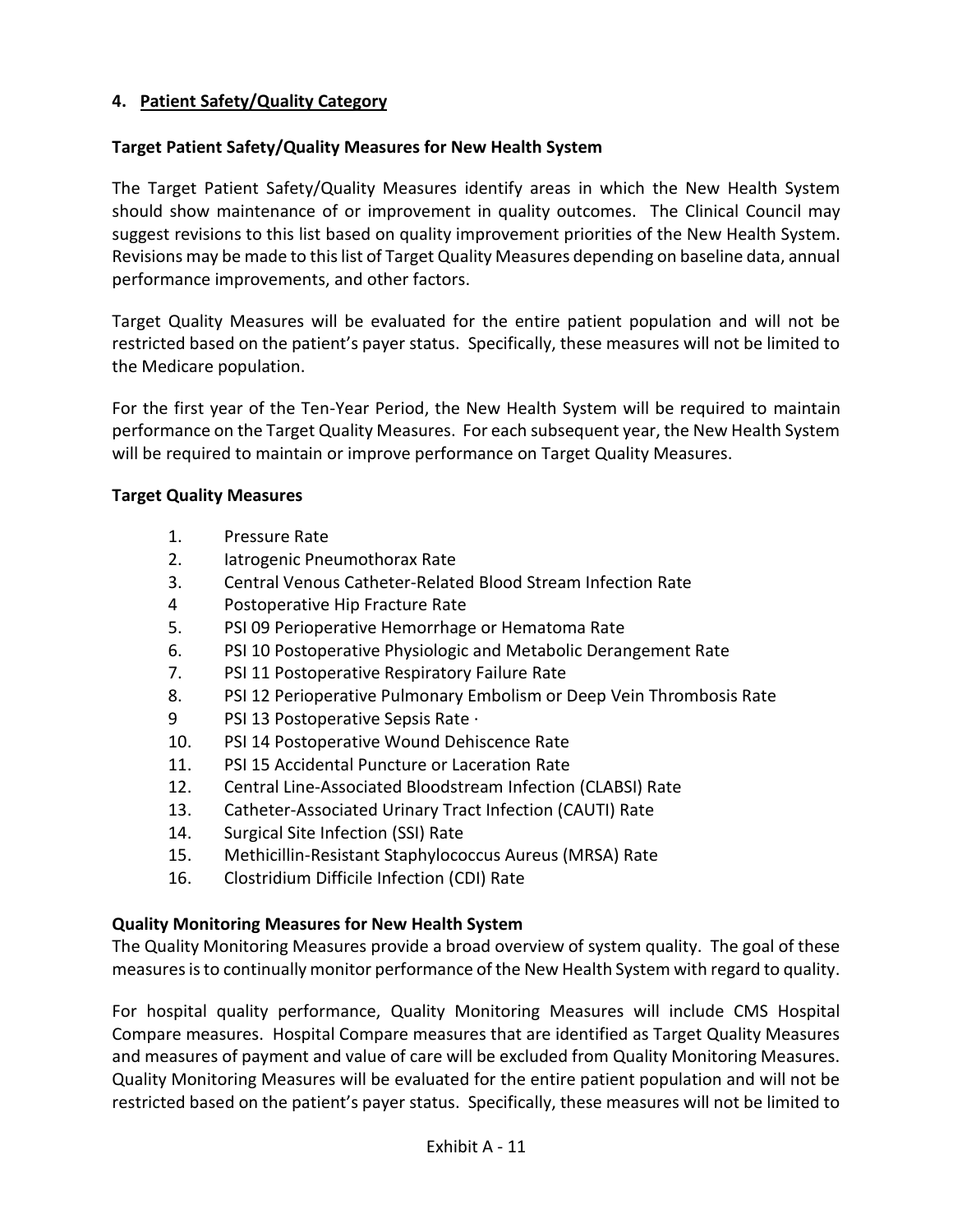the Medicare population. The New Health System will be evaluated on Quality Monitoring Measures for each applicable New Health System Entity.

Quality Monitoring Measures are identified in Table 6.

## **Table 6: Quality Monitoring Measures**

|                | <b>Measure identifier</b>                        | <b>Technical measure title</b>                   | Measure as posted on            |
|----------------|--------------------------------------------------|--------------------------------------------------|---------------------------------|
|                |                                                  |                                                  | <b>Hospital Compare</b>         |
|                | <b>General information - Structural measures</b> |                                                  |                                 |
| $\mathbf{1}$   | <b>SM-PART-NURSE</b>                             | Participation in a systematic database           | <b>Nursing Care Registry</b>    |
|                |                                                  | for nursing sensitive care                       |                                 |
| $\overline{2}$ |                                                  | Participation in a multispecialty                | <b>Multispecialty Surgical</b>  |
|                |                                                  | surgical registry                                | Registry                        |
| 3              | <b>ACS-REGISTRY</b>                              | Participation in general surgery                 | <b>General Surgery Registry</b> |
|                |                                                  | registry                                         |                                 |
| 4              | SM-PART-GEN-                                     | The Ability for Providers with HIT to            | Able to receive lab results     |
|                | <b>SURG</b>                                      | Receive Laboratory Data Electronically           | electronically                  |
|                |                                                  | Directly into their ONC-Certified EHR            |                                 |
|                |                                                  | System as Discrete Searchable Data               |                                 |
| 5              | OP-12                                            | <b>Tracking Clinical Results between Visits</b>  | Able to track patients' lab     |
|                |                                                  |                                                  | results, tests, and referrals   |
|                |                                                  |                                                  | electronically between          |
|                |                                                  |                                                  | visits                          |
| 6              | OP-17                                            | Safe surgery checklist use (outpatient)          | Uses outpatient safe            |
|                |                                                  |                                                  | surgery checklist               |
| $\overline{7}$ | <b>OP-25</b>                                     | Safe surgery checklist use (inpatient)           | Uses inpatient safe surgery     |
|                |                                                  |                                                  | checklist                       |
|                |                                                  | Timely & effective care-Cataract surgery outcome |                                 |
| 8              | OP-31                                            | Improvement in Patient's Visual                  | Percentage of patients          |
|                |                                                  | Function within 90 Days Following                | had<br>who<br>cataract          |
|                |                                                  | <b>Cataract Surgery</b>                          | had<br>and<br>surgery           |
|                |                                                  |                                                  | improvement in visual           |
|                |                                                  |                                                  | function within 90 days         |
|                |                                                  |                                                  | following the surgery           |
|                |                                                  | Timely & effective care-Colonoscopy follow-up    |                                 |
| 9              | OP-29                                            | Endoscopy/polyp<br>surveillance:                 | Percentage of patients          |
|                |                                                  | appropriate follow-up interval for               | receiving appropriate           |
|                |                                                  | normal colonoscopy in average risk               | recommendation<br>for           |
|                |                                                  | patients                                         | follow-up<br>screening          |
|                |                                                  |                                                  | colonoscopy                     |
| 10             | OP-30                                            | surveillance:<br>Endoscopy/polyp                 | Percentage of patients          |
|                |                                                  | colonoscopy interval for patients                | with history of polyps          |
|                |                                                  | with a history of adenomatous                    | follow-up<br>receiving          |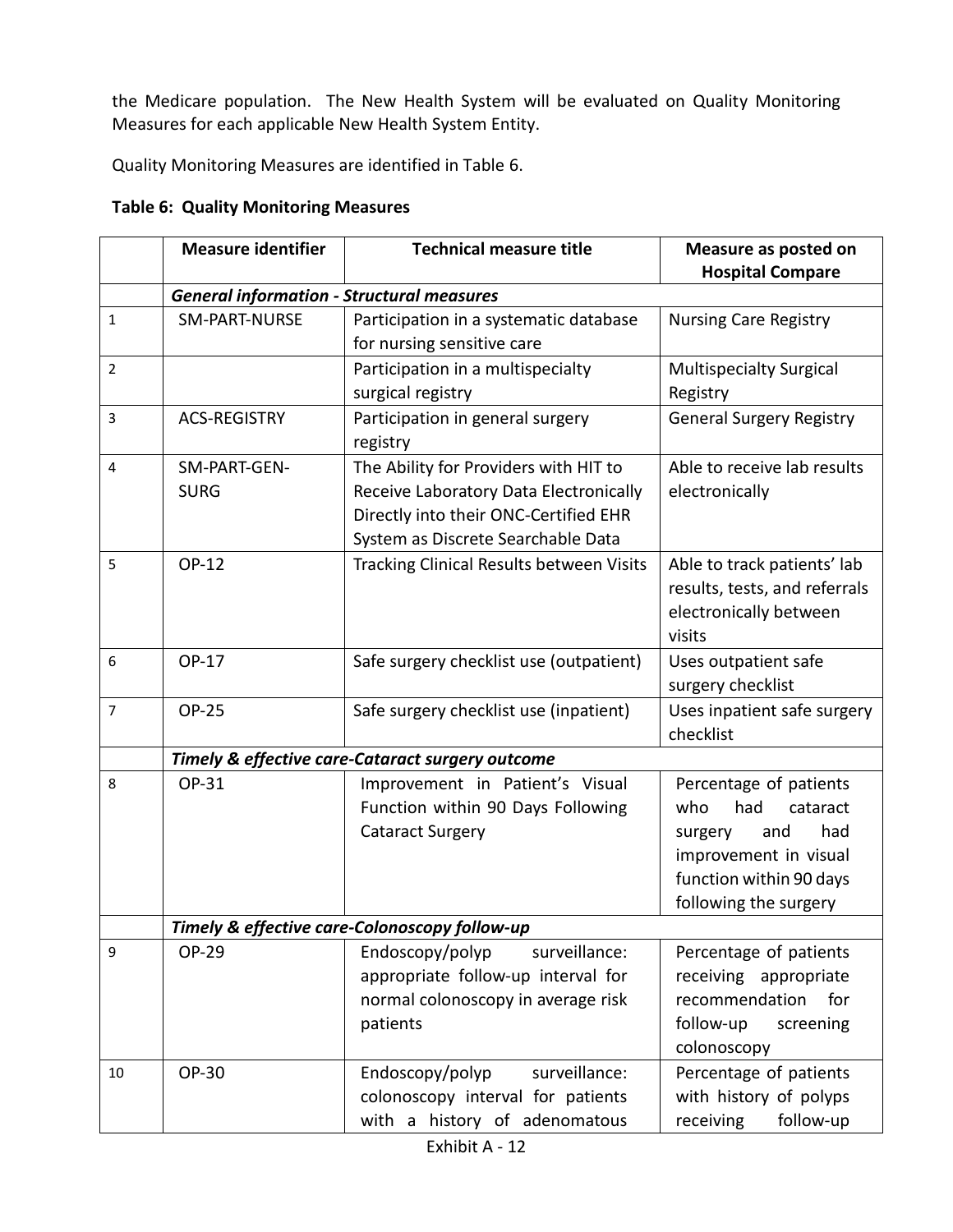|    |                                                 | polyps - avoidance of inappropriate                                                                                                 | colonoscopy<br>the<br>in                                                                                                                                                                                       |
|----|-------------------------------------------------|-------------------------------------------------------------------------------------------------------------------------------------|----------------------------------------------------------------------------------------------------------------------------------------------------------------------------------------------------------------|
|    |                                                 | use                                                                                                                                 | appropriate timeframe                                                                                                                                                                                          |
|    | <b>Timely &amp; effective care-Heart attack</b> |                                                                                                                                     |                                                                                                                                                                                                                |
| 11 | OP-3b                                           | Median time to transfer to another<br>facility for acute coronary intervention                                                      | Average (median) number<br>of minutes before<br>outpatients with chest pain<br>or possible heart attack<br>who needed specialized<br>care were transferred to<br>another hospital                              |
| 12 | OP-5                                            | Median time to ECG                                                                                                                  | Average (median) number<br>of minutes before<br>outpatients with chest pain<br>or possible heart attack got<br>an ECG                                                                                          |
| 13 | $OP-2$                                          | Fibrinolytic therapy received within 30<br>minutes of emergency department<br>arrival                                               | Outpatients with chest<br>pain or possible heart<br>attack who got drugs to<br>break up blood clots within<br>30 minutes of arrival                                                                            |
| 14 | OP-4                                            | Aspirin at arrival                                                                                                                  | Outpatients with chest<br>pain or possible heart<br>attack who received aspirin<br>within 24 hours of arrival<br>or before transferring from<br>the emergency department                                       |
|    |                                                 | Timely & effective care-Emergency department (ED) throughput                                                                        |                                                                                                                                                                                                                |
| 15 | <b>EDV</b>                                      | <b>Emergency department volume</b>                                                                                                  | <b>Emergency department</b><br>volume                                                                                                                                                                          |
| 16 | ED-lb                                           | Median time from emergency<br>department arrival to emergency<br>department departure for admitted<br>emergency department patients | Average (median) time<br>patients spent in the<br>emergency department,<br>before they were admitted<br>to the hospital as an<br>inpatient                                                                     |
| 17 | $ED-2b$                                         | Admit decision time to emergency<br>department departure time for<br>admitted patient                                               | Average (median) time<br>patients spent in the<br>emergency department,<br>after the doctor decided to<br>admit them as an inpatient<br>before leaving the<br>emergency department for<br>their inpatient room |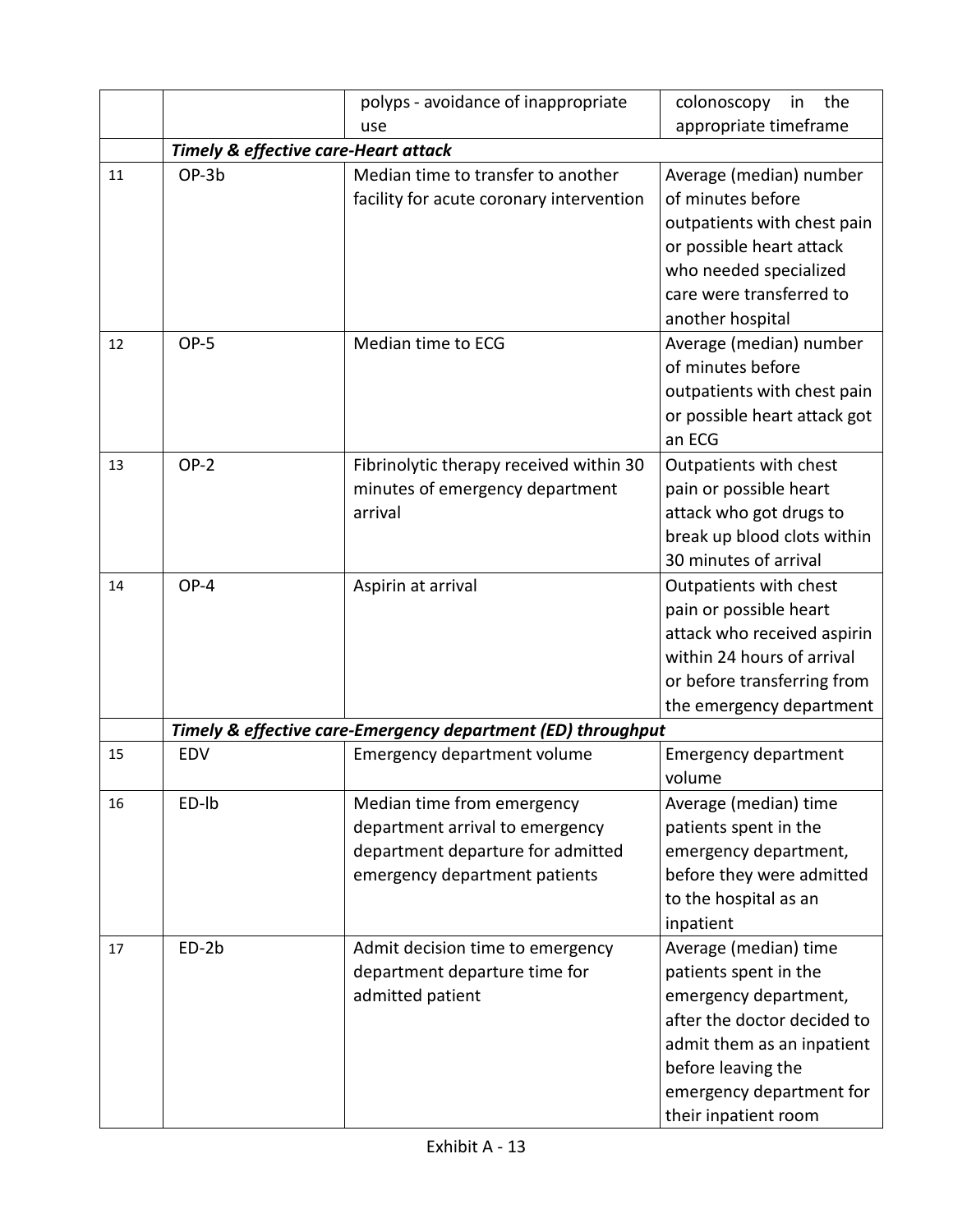| 18 | OP-18b                                  | Median time-from emergency                                | Average (median) time        |
|----|-----------------------------------------|-----------------------------------------------------------|------------------------------|
|    |                                         | department arrival to emergency                           | patients spent in the        |
|    |                                         | department departure for discharged                       | emergency department         |
|    |                                         | emergency department patients                             | before leaving from the      |
|    |                                         |                                                           | visit                        |
| 19 | <b>OP-20</b>                            | Door to diagnostic evaluation by a                        | Average (median) time        |
|    |                                         | qualified medical professional                            | patients spent in the        |
|    |                                         |                                                           | emergency department         |
|    |                                         |                                                           | before they were seen by a   |
|    |                                         |                                                           | healthcare professional      |
| 20 | OP-21                                   | Median time to pain medication for                        | Average (median) time        |
|    |                                         | long bone fractures                                       | patients who came to the     |
|    |                                         |                                                           | emergency department         |
|    |                                         |                                                           | with broken bones had to     |
|    |                                         |                                                           | wait before getting pain     |
|    |                                         |                                                           | medication                   |
| 21 | <b>OP-22</b>                            | Patient left without being seen                           | Percentage of patients who   |
|    |                                         |                                                           | left the emergency           |
|    |                                         |                                                           | department before being      |
|    |                                         |                                                           | seen                         |
| 22 | OF-23                                   | Head CT scan results for acute ischemic                   | Percentage of patients who   |
|    |                                         | stroke or hemorrhagic stroke who                          | came to the emergency        |
|    |                                         | received head CT scan interpretation                      | department with stroke       |
|    |                                         | within 45 minutes of arrival                              | symptoms who received        |
|    |                                         |                                                           | brain scan results within 45 |
|    |                                         |                                                           | minutes of arrival           |
|    | Timely & effective care-Preventive care |                                                           |                              |
| 23 | $IMM-2$                                 | Immunization for influenza                                | Patients assessed and        |
|    |                                         |                                                           | given influenza vaccination  |
| 24 | IMM-3-OP-27-                            | Influenza Vaccination Coverage among                      | Healthcare workers given     |
|    | <b>FAC-ADHPCT</b>                       | Healthcare Personnel.                                     | influenza vaccination        |
|    | Timely & effective care-Stroke care     |                                                           |                              |
| 25 | STK-4                                   | Thrombolytic Therapy                                      | Ischemic stroke patients     |
|    |                                         |                                                           | who got medicine to break    |
|    |                                         |                                                           | up a blood clot within 3     |
|    |                                         |                                                           | hours after symptoms         |
|    |                                         |                                                           | started                      |
|    |                                         | Timely & effective care-Blood clot prevention & treatment |                              |
| 26 | VTE-6                                   | Hospital acquired potentially                             | Patients who developed a     |
|    |                                         | preventable venous thromboembolism                        | blood clot while in the      |
|    |                                         |                                                           | hospital who did not get     |
|    |                                         |                                                           | treatment that could have    |
|    |                                         |                                                           | prevented it                 |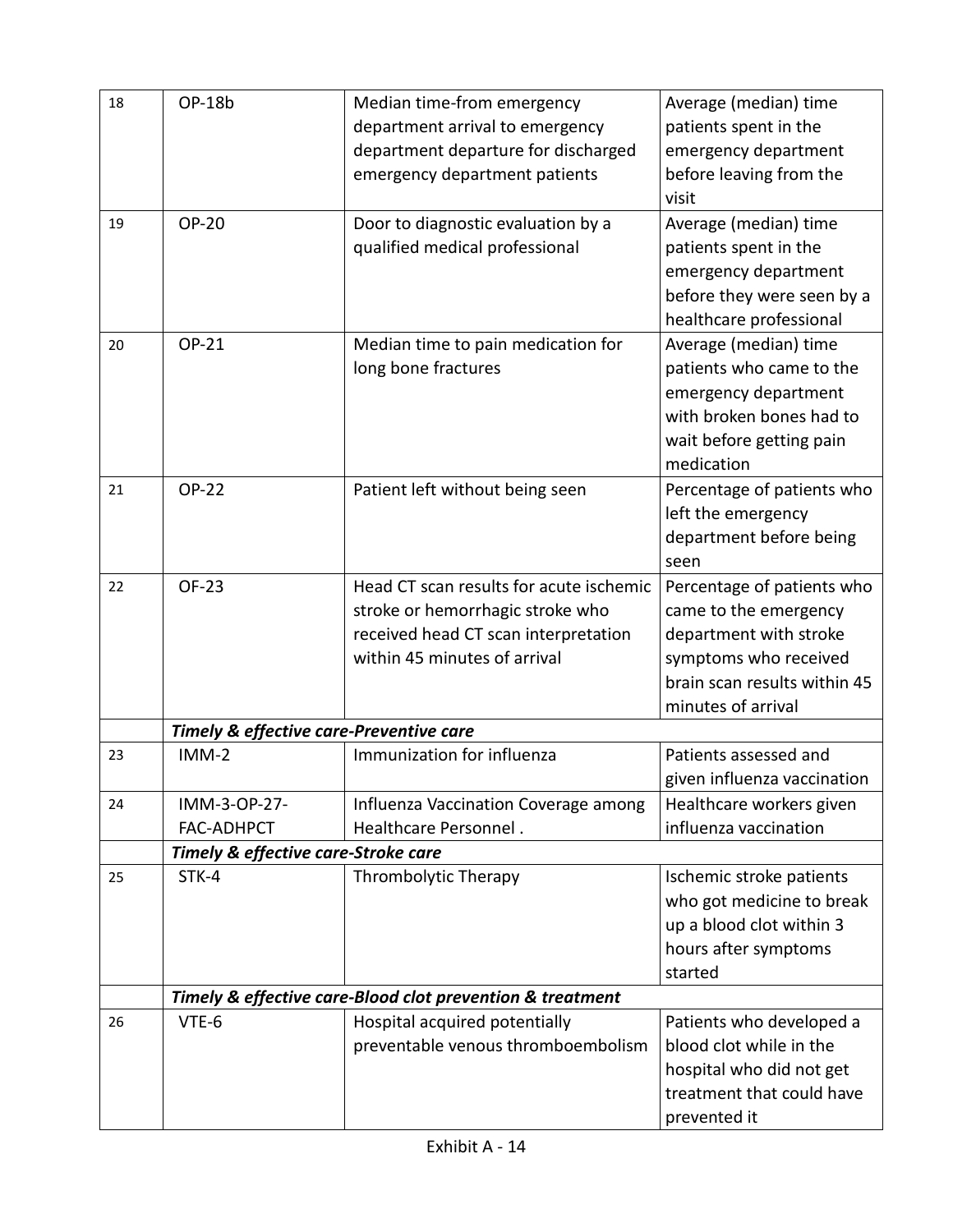| 27 | VTE-5                                       | Warfarin therapy discharge                                 | Patients with blood clots    |
|----|---------------------------------------------|------------------------------------------------------------|------------------------------|
|    |                                             | instructions                                               | who were discharged on a     |
|    |                                             |                                                            | blood thinner medicine       |
|    |                                             |                                                            | and received written         |
|    |                                             |                                                            | instructions about that      |
|    |                                             |                                                            | medicine                     |
|    |                                             | Timely & effective care-Pregnancy & delivery care          |                              |
| 28 | <b>PC-01</b>                                | Elective delivery                                          | Percent of mothers whose     |
|    |                                             |                                                            | deliveries were scheduled    |
|    |                                             |                                                            | too early (1-2 weeks early), |
|    |                                             |                                                            | when a scheduled delivery    |
|    |                                             |                                                            | was not medically            |
|    |                                             |                                                            | necessary                    |
|    | <b>Complications-Surgical complications</b> |                                                            |                              |
| 29 | COMP-RIP-KNEE                               | Hospital level risk-standardized                           | Rate of complications for    |
|    |                                             | complication rate (RSCR) following                         | hip/knee replacement         |
|    |                                             | elective primary total hip arthroplasty                    | patients                     |
|    |                                             | (THA) and total knee arthroplasty                          |                              |
|    |                                             | (TKA)                                                      |                              |
| 30 | PSI-90-SAFETY                               | Complication/patient safety for                            | Serious complications        |
|    |                                             | selected indicators (composite)                            |                              |
| 31 | PSI-4-SURG-                                 | Death rate among surgical inpatients                       | Deaths among patients        |
|    | <b>COMP</b>                                 | with serious treatable complications                       | with serious treatable       |
|    |                                             |                                                            | complications after surgery  |
|    |                                             | <b>Complications-Healthcare-associated infections (HA)</b> |                              |
|    |                                             | Readmissions & deaths-30 day raid of readmission           |                              |
| 32 | READM-30-                                   | Chronic obstructive pulmonary disease                      | Rate of readmission for      |
|    | <b>COPD</b>                                 | (COPD) 30-day readmission rate                             | chronic obstructive          |
|    |                                             |                                                            | pulmonary disease (COPD)     |
|    |                                             |                                                            | patients                     |
| 33 | READM-30- AMI                               | Acute myocardial infarction (AMI) 30-                      | Rate of readmission for      |
|    |                                             | day readmission rate                                       | heart attack patients        |
| 34 | READM-30-HF                                 | Heart failure (HF) 30-day readmission                      | Rate of readmission for      |
|    |                                             | rate                                                       | heart failure patients       |
| 35 | READM-30-PN                                 | Pneumonia (PN) 30-day readmission                          | Rate of readmission for      |
|    |                                             | rate                                                       | pneumonia patients           |
| 36 | READM-30- STK                               | Stroke 30-day readmission rate                             | Rate of readmission for      |
|    |                                             |                                                            | stroke patients              |
| 37 | READM-30-CABG                               | Coronary artery bypass graft (CABG)                        | Rate of readmission for      |
|    |                                             | surgery 30-day readmission rate                            | coronary artery bypass       |
|    |                                             |                                                            | graft (CABG) surgery         |
|    |                                             |                                                            | patients                     |
| 38 | READM-30-<br>HIP-                           | 30-day readmission rate following                          | Rate of readmission after    |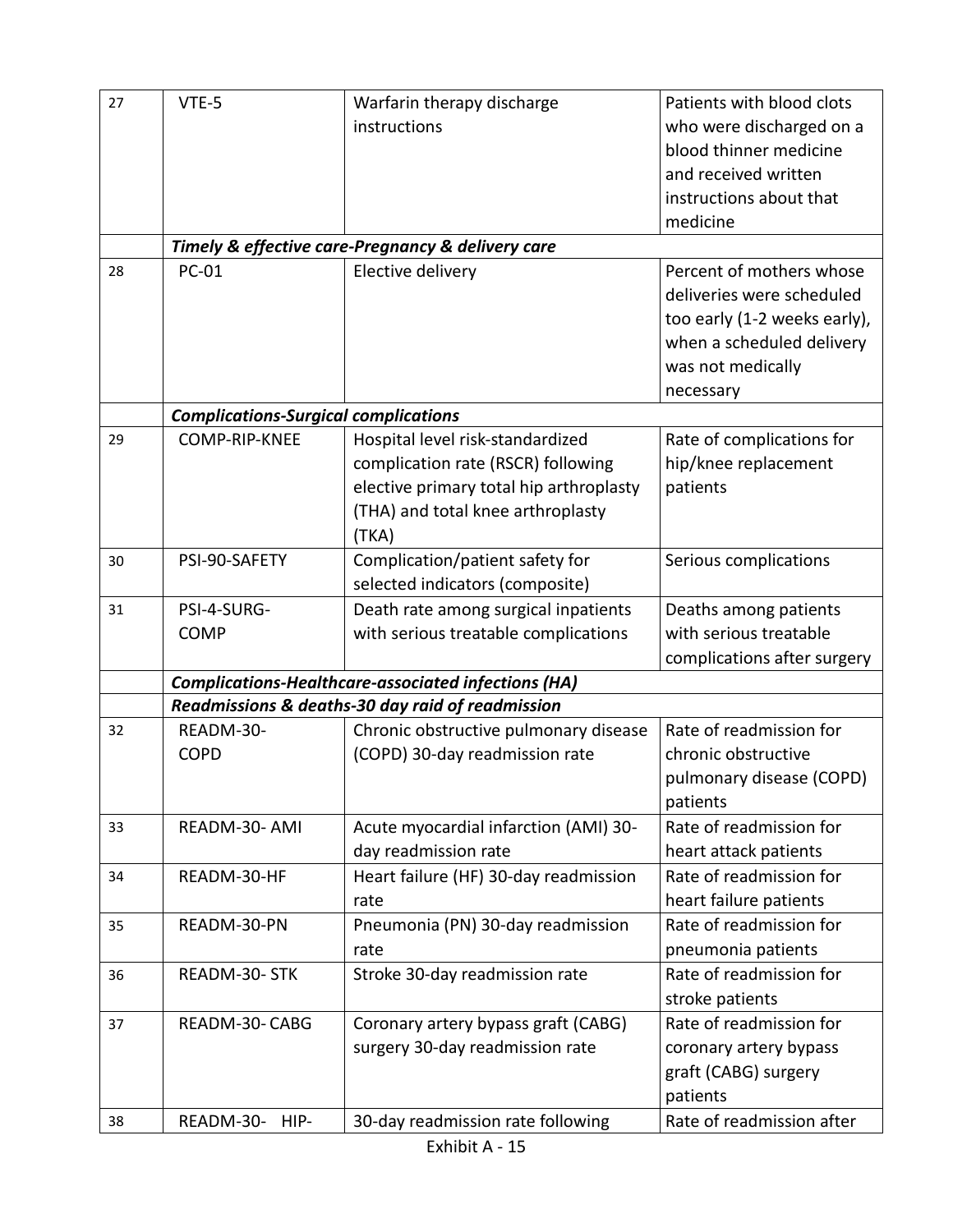|    | <b>KNEE</b>            | elective primary total hip arthroplasty<br>(THA) and/or total knee arthroplasty<br>(TKA) | hip/knee replacement                                                                                                                                                                                                                                |
|----|------------------------|------------------------------------------------------------------------------------------|-----------------------------------------------------------------------------------------------------------------------------------------------------------------------------------------------------------------------------------------------------|
| 39 | READM-30-<br>HOSP-WIDE | 30-day hospital-wide all- cause<br>unplanned readmission (HWR)                           | Rate of readmission after<br>discharge from hospital<br>(hospital-wide)                                                                                                                                                                             |
|    |                        | Readmissions & deaths-30-day death (mortality) rates                                     |                                                                                                                                                                                                                                                     |
| 40 | MORT-30-COPD           | COPD 30-day mortality rate                                                               | Death rate for COPD<br>patients                                                                                                                                                                                                                     |
| 41 | <b>MORT-30-AM1</b>     | Acute myocardial infarction (AMI) 30-<br>day mortality rate                              | Death rate for heart attack<br>patients                                                                                                                                                                                                             |
| 42 | MORT-30-HE             | Heart failure (HF) 30-day mortality rate                                                 | Death rate for heart failure<br>patients                                                                                                                                                                                                            |
| 43 | MORT-30-PN             | Pneumonia (PN) 30-day mortality rate                                                     | Death rate for pneumonia<br>patients                                                                                                                                                                                                                |
| 44 | MORT-30-STK            | Stroke 30-day mortality rate                                                             | Death rate for stroke<br>patients                                                                                                                                                                                                                   |
| 45 | MORT-3 0- CABG         | Coronary artery bypass graft (CABG)<br>surgery 30-day mortality rate                     | Death rate for CABG<br>surgery patients                                                                                                                                                                                                             |
|    |                        | Use of medical imaging-Outpatient imaging efficiency                                     |                                                                                                                                                                                                                                                     |
| 46 | OP-8                   | MRI Lumbar Spine for Low Back Pain                                                       | Outpatients with low-back<br>pain who had an MRI<br>without trying<br>recommended treatments<br>(such as physical therapy)<br>first<br>If a number is high, it may<br>mean the facility is doing<br>too many unnecessary<br>MRIs for low-back pain. |
| 47 | OP-9                   | Mammography Follow-Up Rates                                                              | Outpatients who had a<br>follow-up mammogram,<br>ultrasound, or MU within<br>the 45 days after a<br>screening mammogram                                                                                                                             |
| 48 | OP-10                  | Abdomen CT - Use of Contrast Material                                                    | Outpatient CT scans of the<br>abdomen that were<br>"combination" (double)<br>scans<br>(if a number is high, it may<br>mean that too many<br>patients have a double<br>scan when a single scan is                                                    |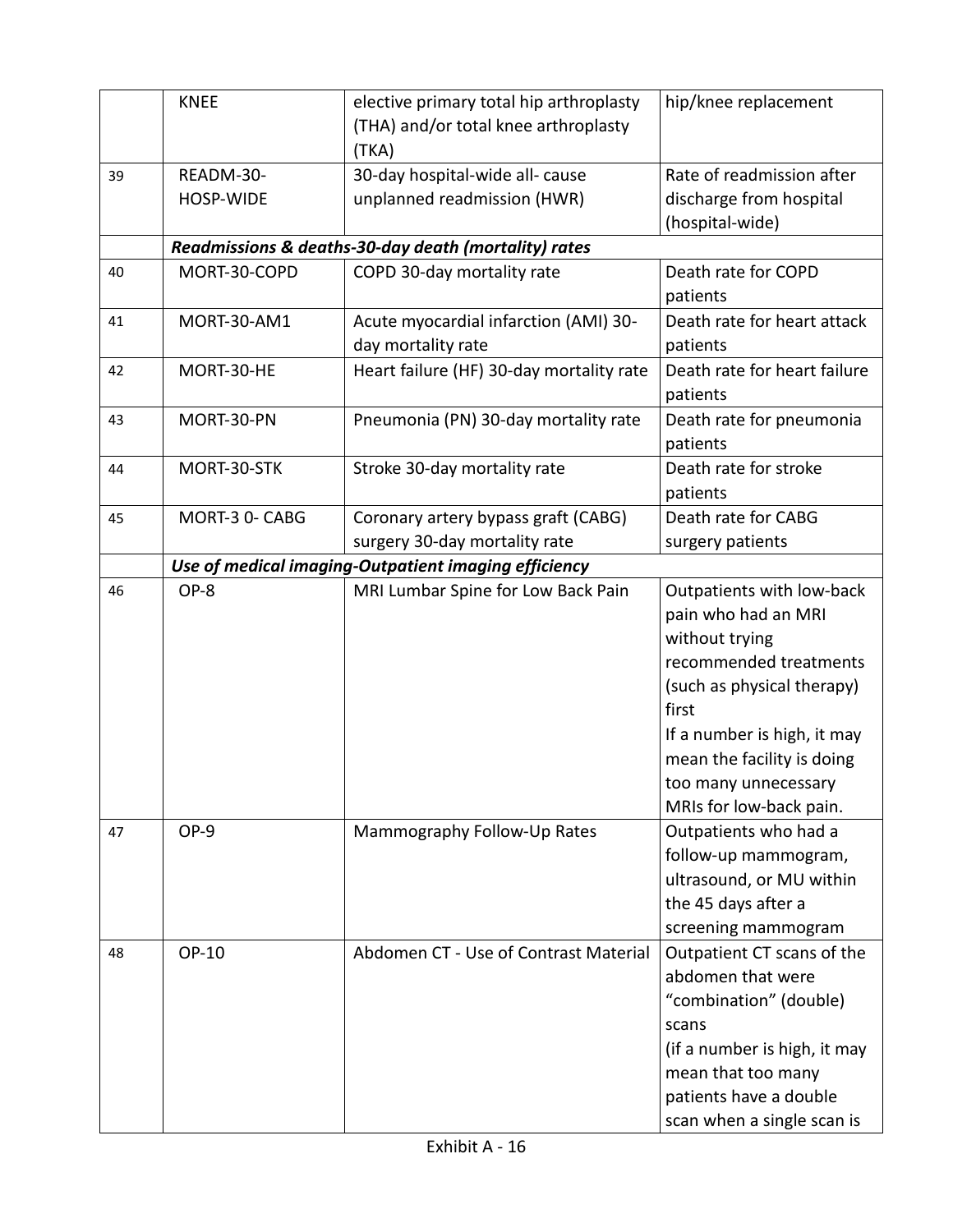|    |       |                                                                                         | all they need).                                                                                                                                                                                                               |
|----|-------|-----------------------------------------------------------------------------------------|-------------------------------------------------------------------------------------------------------------------------------------------------------------------------------------------------------------------------------|
| 49 | OP-11 | Thorax CT - Use of Contrast Material                                                    | Outpatient CT scans of the<br>chest that were<br>"combination" (double)<br>scans<br>(if a number is high, it may<br>mean that too many<br>patients have a double<br>scan when a single scan is<br>all they need).             |
| 50 | OP-13 | Cardiac Imaging for Preoperative Risk<br>Assessment for Non-Cardiac Low-Risk<br>Surgery | Outpatients who got<br>cardiac imaging stress tests<br>before low-risk outpatient<br>surgery<br>(if a number is high, it may<br>mean that too many<br>cardiac scans were done<br>prior to low-risk surgeries).                |
| 51 | OP-14 | Simultaneous Use of Brain Computed<br>Tomography (CT) and Sinus CT                      | Outpatients with brain CT<br>scans who got a sinus CT<br>scan at the same time<br>(if a number is high, it may<br>mean that too many<br>patients have both a brain<br>and sinus scan, when a<br>single scan is all they need) |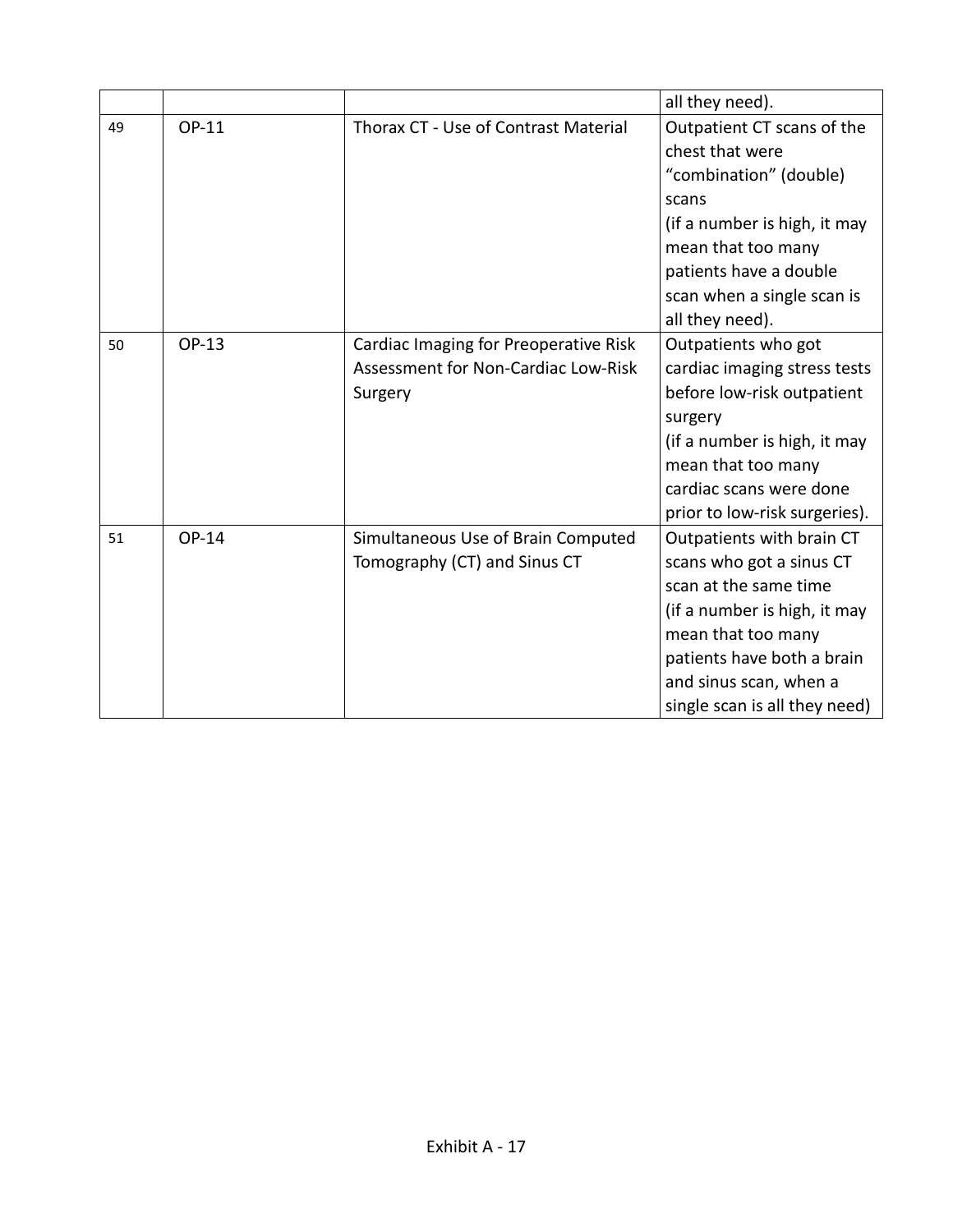### **5. Patient Satisfaction Category**

### **Patient Satisfaction Monitoring Measures for New Health System**

The Patient Satisfaction Monitoring Measures provide a broad overview of patient satisfaction. The goal of these measures is to continually monitor performance of the New Health System with regard to patient satisfaction.

For patient satisfaction performance, the New Health System will use those metrics included in the Hospital Consumer Assessment of Healthcare Providers and Systems (HCAHPS) patient satisfaction survey required by CMS. The New Health System will be evaluated on Patient Satisfaction Monitoring Measures for each applicable New Health System Entity.

Patient Satisfaction Monitoring Measures are identified in Table 7.

### **Table 7: Patient Satisfaction Monitoring Measures**

|                | Survey of patient's experiences Hospital Consumer Assessment of Healthcare Providers and Systems<br><b>Survey (HCAHPS)</b> |                                                         |                                                                                                      |
|----------------|----------------------------------------------------------------------------------------------------------------------------|---------------------------------------------------------|------------------------------------------------------------------------------------------------------|
| $\mathbf{1}$   | H-COMP-1-A-P                                                                                                               | Communication with nurses (composite<br>measure)        | Patients who reported that<br>their nurses "Always"<br>communicated well                             |
| $\overline{2}$ | H-COMP-1-U-P                                                                                                               | Communication with nurses (composite<br>measure)        | Patients who reported that their<br>nurses "Usually" communicated<br>well                            |
| 3              | H-COMP-1-SN-P                                                                                                              | Communication with nurses (composite<br>measure)        | Patients who reported that their<br>nurses "Sometimes" or "Never"<br>communicated well               |
| 4              | H-COMP-2-A-P                                                                                                               | Communication with doctors (composite<br>measure)       | Patients who reported that their<br>doctors "Always" communicated<br>well                            |
| 5              | H-COMP-2-U-P                                                                                                               | Communication with doctors (composite<br>measure)       | Patients who reported that<br>their doctors "Usually"<br>communicated well                           |
| 6              | H-COMP-2-SN-P                                                                                                              | Communication with doctors (composite<br>measure)       | Patients who reported that<br>their doctors "Sometimes" or<br>"Never" communicated well              |
| $\overline{7}$ | H-COMP-3-A-P                                                                                                               | Responsiveness of hospital staff<br>(composite measure) | Patients who reported that<br>they "Always" received help as<br>soon as they wanted                  |
| 8              | H-COMP-3-U-P                                                                                                               | Responsiveness of hospital staff<br>(composite measure) | Patients who reported that<br>they "Usually" received help as<br>soon as they wanted                 |
| 9              | H-COMP-3-N-P                                                                                                               | Responsiveness of hospital staff<br>(composite measure) | Patients who reported that<br>they "Sometimes" or "Never"<br>received help as soon as they<br>wanted |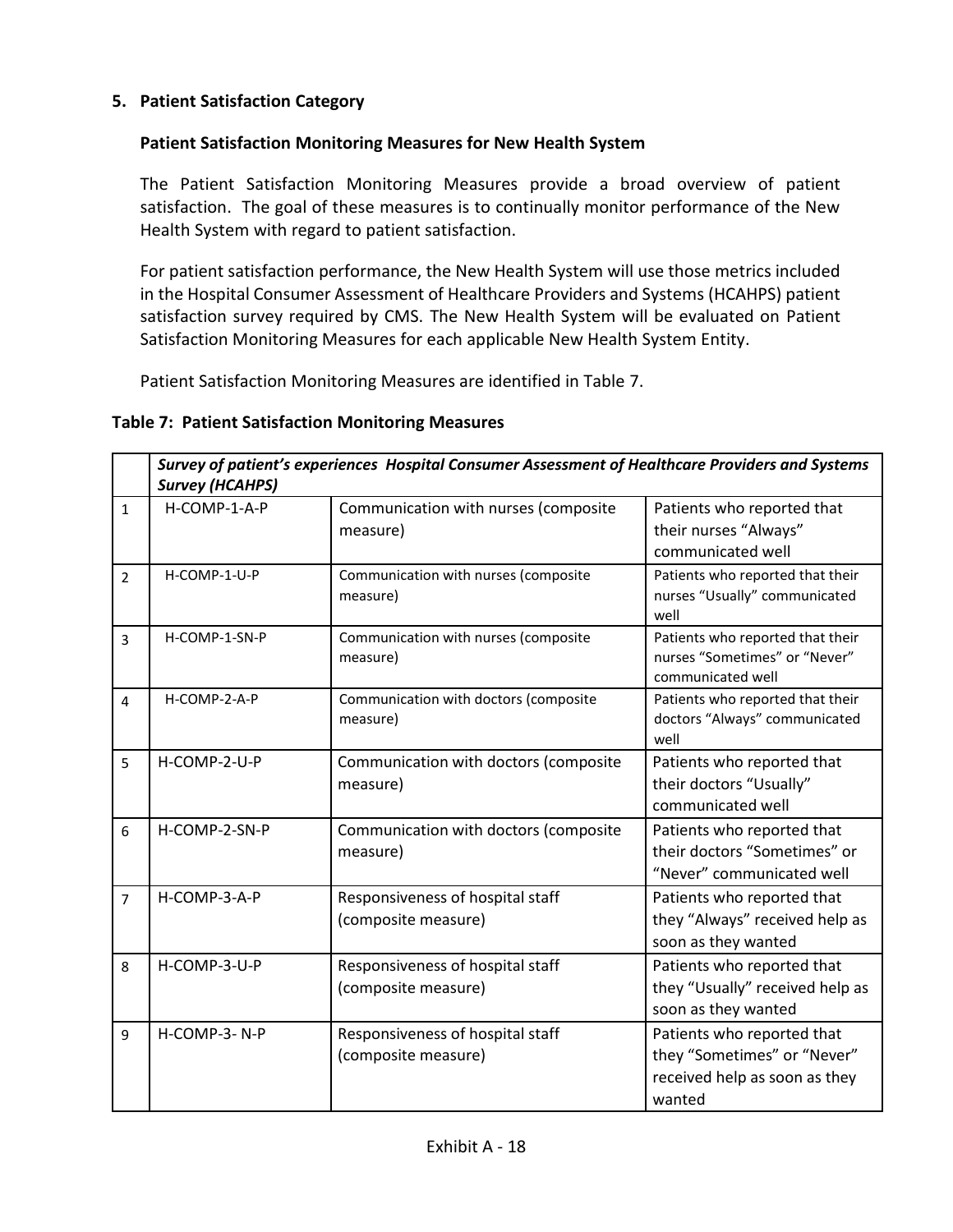| 10 | H-COMP-4-A-P      | Pain management (composite measure)                         | Patients who reported that<br>their pain was "Always" well<br>controlled                                            |  |
|----|-------------------|-------------------------------------------------------------|---------------------------------------------------------------------------------------------------------------------|--|
| 11 | H-COMP-4-U-P      | Pain management (composite measure)                         | Patients who reported that<br>their pain was "Usually" well<br>controlled                                           |  |
| 12 | H-COMP-4-SN-P     | Pain management (composite measure)                         | Patients who reported that<br>their pain was "Sometimes" or,<br>"Never" well controlled                             |  |
| 13 | H-COMP-5-A-P      | Communication about medicines<br>(composite measure)        | Patients who reported that<br>staff "Always" explained about<br>medicines before giving it to<br>them               |  |
| 14 | H-COMP-5-U-P      | Communication about medicines<br>(composite measure)        | Patients who reported that<br>staff "Usually" explained about<br>medicines before giving it to<br>them              |  |
| 15 | H-COMP-5-SN-P     | Communication about medicines<br>(composite measure)        | Patients who reported that<br>staff "Sometimes" or "Never"<br>explained about medicines<br>before giving it to them |  |
| 16 | H-CLEAN-HSP-A-P   | Cleanliness of hospital environment<br>(individual measure) | Patients who reported that<br>their room and bathroom were<br>"Always" clean                                        |  |
| 17 | H-CLEAN-HSP-U-P   | Cleanliness of hospital environment<br>(individual measure) | Patients who reported that<br>their room and bathroom were<br>"Usually" clean                                       |  |
| 18 | H-CLEAN- HSP-SN-P | Cleanliness of hospital environment<br>(individual measure) | Patients who reported that<br>their room and bathroom were<br>"Sometimes" or "Never" clean                          |  |
| 19 | H-QUJET-HSP-A-P   | Quietness of hospital environment<br>(individual measure)   | Patients who reported that the<br>area around their MOM was<br>"Always" quiet at night                              |  |
| 20 | H-QUIET-HSP-U-P   | Quietness of hospital environment<br>(individual measure)   | Patients who reported that the<br>area around their room was<br>"Usually" quiet at night                            |  |
| 21 | H-QUIET-HSP-SN-P  | Quietness of hospital environment<br>(individual measure).  | Patients who reported that the<br>area around their room was<br>"Sometimes" or "Never" quiet<br>at night            |  |
| 22 | H-COMP-6-Y-P      | Discharge information (composite<br>measure)                | Patients who reported that<br>YES, they were given<br>information about what to do<br>during their recovery at home |  |
| 23 | H-COMP-6-N-P      | Discharge information (composite<br>measure)                | Patients who reported that NO<br>they were not given                                                                |  |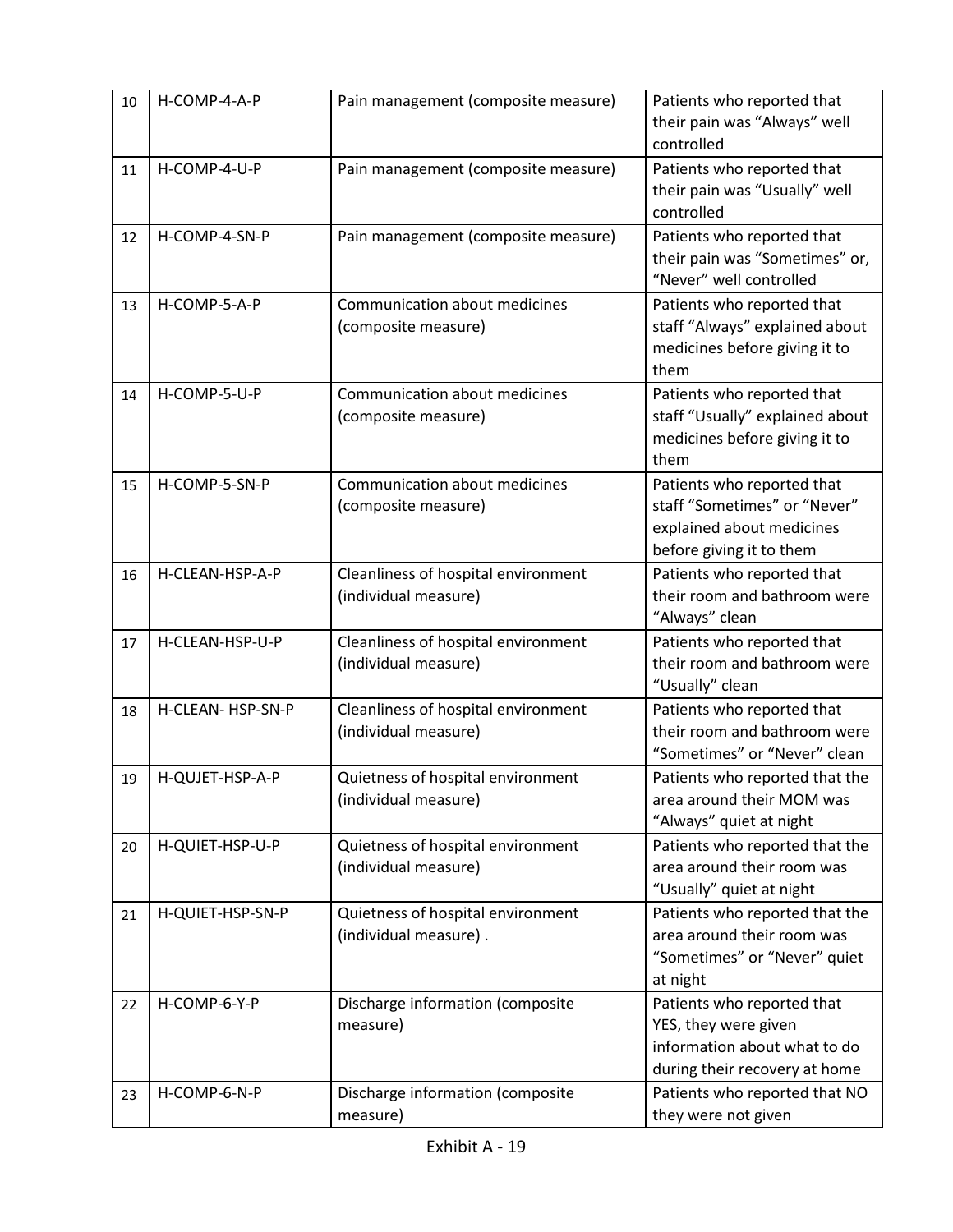|    |                   |                                             | information about what to do      |  |
|----|-------------------|---------------------------------------------|-----------------------------------|--|
|    |                   |                                             | during their recovery at home     |  |
| 24 | H-COMP-7-SA       | Care Transition (composite measure)         | Patients who "Strongly Agree"     |  |
|    |                   |                                             | they understood their care        |  |
|    |                   |                                             | when they left the hospital       |  |
| 25 | H-COMP-7-A        | Care Transition (composite measure).        | Patients who "Agree" they         |  |
|    |                   |                                             | understood their care when        |  |
|    |                   |                                             | they left the hospital            |  |
| 26 | H-COMP-7-D-SD     | Care Transition (composite measure)         | Patients who "Disagree" or        |  |
|    |                   |                                             | "Strongly Disagree" they          |  |
|    |                   |                                             | understood their care when        |  |
|    |                   |                                             | they left the hospital            |  |
| 27 | H-HSP-RATING-9-10 | Overall rating of hospital (global measure) | Patients who gave their           |  |
|    |                   |                                             | hospital a rating of 9 or 10 on a |  |
|    |                   |                                             | scale from 0 (lowest) to 10       |  |
|    |                   |                                             | (highest)                         |  |
| 28 | H-HSP-RATING-7-8  | Overall rating of hospital (global measure) | Patients who gave their           |  |
|    |                   |                                             | hospital a rating of 7 or 8 on a  |  |
|    |                   |                                             | scale from 0 (lowest) to 10       |  |
|    |                   |                                             | (highest)                         |  |
| 29 | H-HSP-RATING-0-6  | Overall rating of hospital (global measure) | Patients who gave their           |  |
|    |                   |                                             | hospital a rating of 6 or lower   |  |
|    |                   |                                             | on a scale from 0 (lowest) to 10  |  |
|    |                   |                                             | (highest)                         |  |
| 30 | H-RECMND-DY       | Willingness to recommend the hospital       | Patients who reported YES,        |  |
|    |                   | (global measure)                            | they would definitely             |  |
|    |                   |                                             | recommend the hospital            |  |
| 31 | H-RECMND-PY       | Willingness to recommend the hospital       | Patients who reported YES,        |  |
|    |                   | (global measure)                            | they would probably               |  |
|    |                   |                                             | recommend the hospital            |  |
| 32 | H-RECMND-DN       | Willingness to recommend the hospital       | Patients who reported NO,         |  |
|    |                   | (global measure)                            | they would probably not or        |  |
|    |                   |                                             | definitely not recommend the      |  |
|    |                   |                                             | hospital                          |  |

### **Patient Satisfaction Report**

The Report will document a satisfactory plan for the New Health System to address deficiencies and opportunities for improvement related to patient satisfaction with health care services and document satisfactory progress towards the plan.